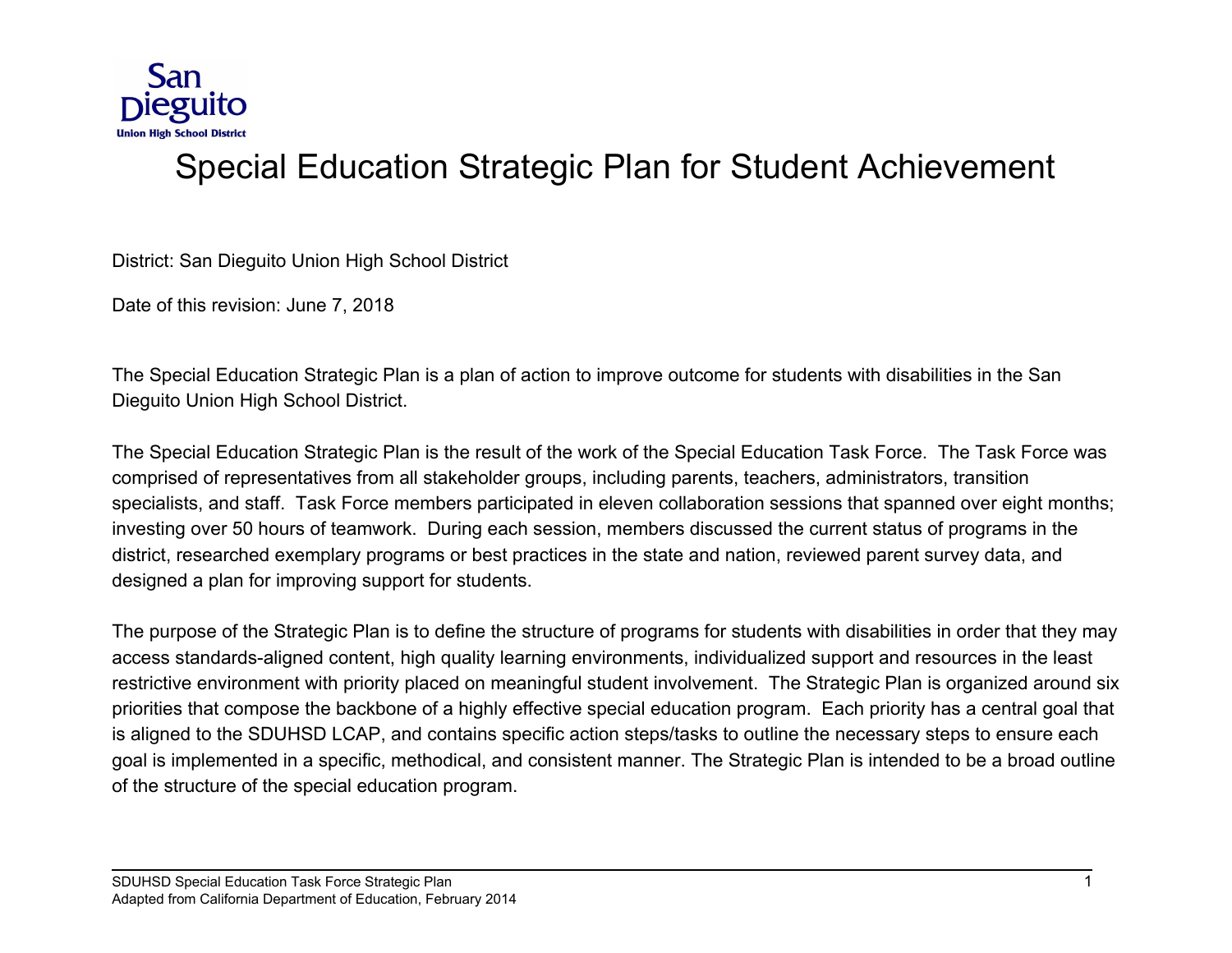

## A. **District Special Education Information**

#### **Vision statement:**

The San Dieguito Union High School District provides a full continuum of supports and services to each and every student in Special Education so each student is prepared and able to achieve a level of competence, self-reliance, disability awareness and independence, based on their own unique abilities, so each transitions successfully to their future.

#### **Mission statement:**

We maintain a "Students First" philosophy. We structure each classroom and educational environment to meet the needs of each and every student.

Our students learn, grow, and thrive in innovative programs that build independence and prepare each student for a successful transition to life after school.

We provide and sustain a balance of life skills, academic skills, social - emotional supports, and transition curricular options based on students' true and ever changing/evolving abilities, interests, and future goals.

Each student is respected as a unique individual and offered high expectations, not bound by label. Decisions and practices will be student-driven and based on evidence and data.

We support students as they enter the SDUHSD, to prepare each student to be a successful student during their years in the District, focusing on effective communication, organizational skills, and academic supports for instruction and homework.

We provide supports to students so that they each actively participate in their educational processes, including the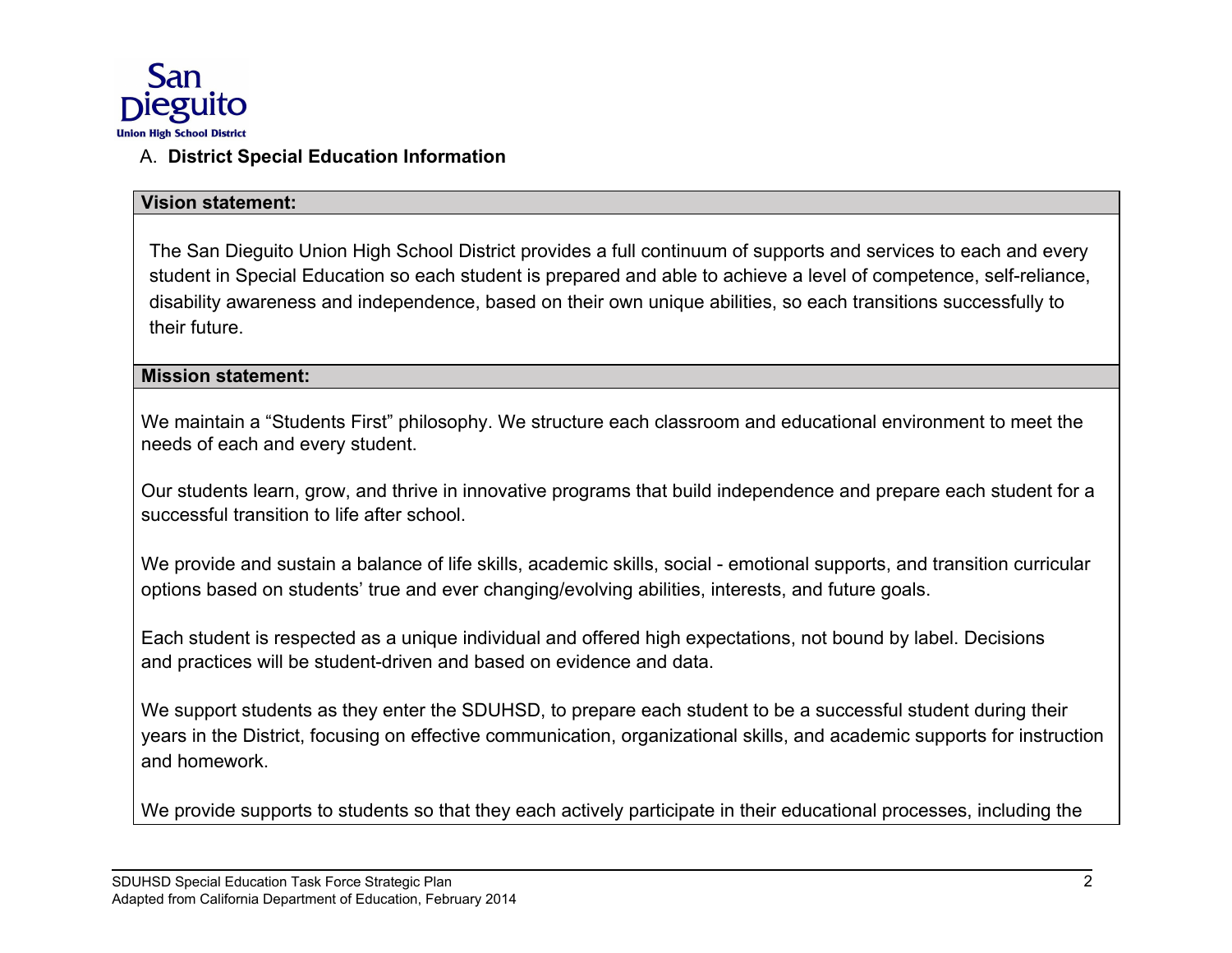

IEP process and in activities that increase self -advocacy and self-determination.

We work with parents as partners so that they are well informed and educated about programs and supports available to students within the District as well as when they transition to young adulthood.

We will provide the necessary supports to all staff so that they are informed both of student needs and of evidence-based ways to address and support those needs.

**District Special Education Profile:**

The San Dieguito Union High School district enrolls 13,019 students in 9 comprehensive middle and high school sites and one alternative education school. There are 1,247 students with an IEP (9.5% of the total population) participating in a continuum of services throughout the district.

[5 Year CASEMIS Data](https://drive.google.com/file/d/0B0cJAvdbs1taRlJKbTBOM0N1Q1E/view?usp=sharing)

The San Dieguito Union High School District offers specialized programs as part of the continuum of special education services for students with an Individual Education Program (IEP). The specialized programs are utilized for students who may require unique instructional strategies and small group instruction. Decisions regarding Special Education services and placement can only be made by the IEP team during an IEP team meeting, and can only be made by the entire IEP team, which includes parents. These services include, but are not limited to the following SDUHSD continuum of service options at each school site.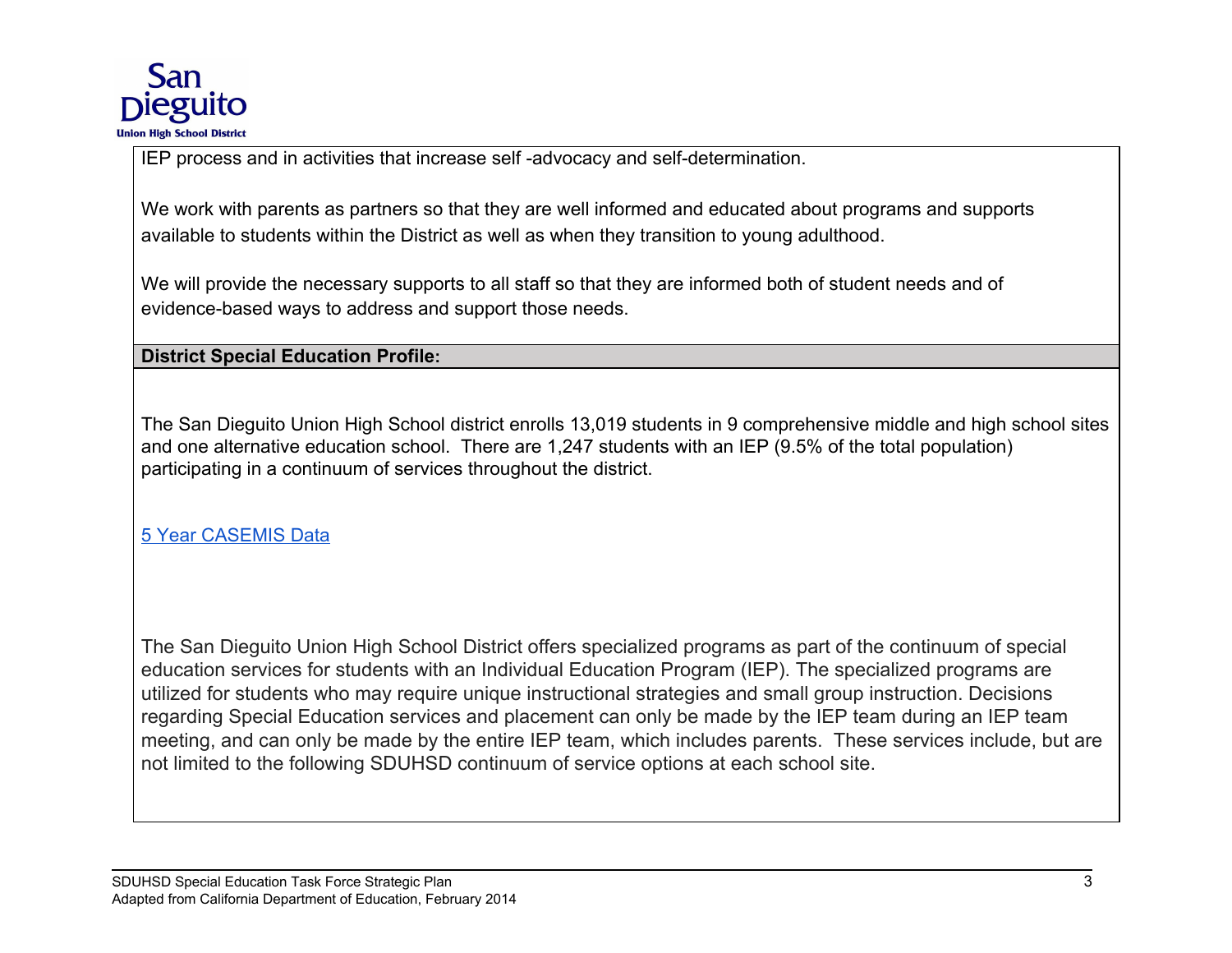

The following are summaries of SDUHSD's continuum of service options for the 17-18 school year:

## **General Education**

First consideration for each student is mainstreaming into the general education setting to the maximum extent appropriate.

## **Related Services**

Related services are provided to students by appropriately qualified specialists/service providers as specified in the IEP. A service provider may work with a student individually, in groups, and/or through consult. The service provider is a team member who supports the student's goal areas specific to their area of expertise.

#### **Liaison/Consult**

Service providers consult and collaborate with educational staff and student, as appropriate, to increase the educational benefit for the student in the least restrictive environment.

#### **Co-Taught Content Area Classes**

General education classes cooperatively taught by a course-content credentialed General Education teacher and an Educational Specialist. These specific course offerings vary based on student need.

#### **Academic Support**

Elective credit course taught in a small-group environment by an Educational Specialist who supports IEP goals as well as a variety of other focused skill areas including, but not limited to, reading intervention, writing intervention, math intervention, study skills, organizational skills and transition skills.

#### **Fundamental**

Content area courses taught in a small-group environment by a highly-qualified, content area Educational Specialist who delivers instruction and curriculum that is focused on the grade-level essential standards required to earn diploma credit. These courses do not meet A-G college prep requirements.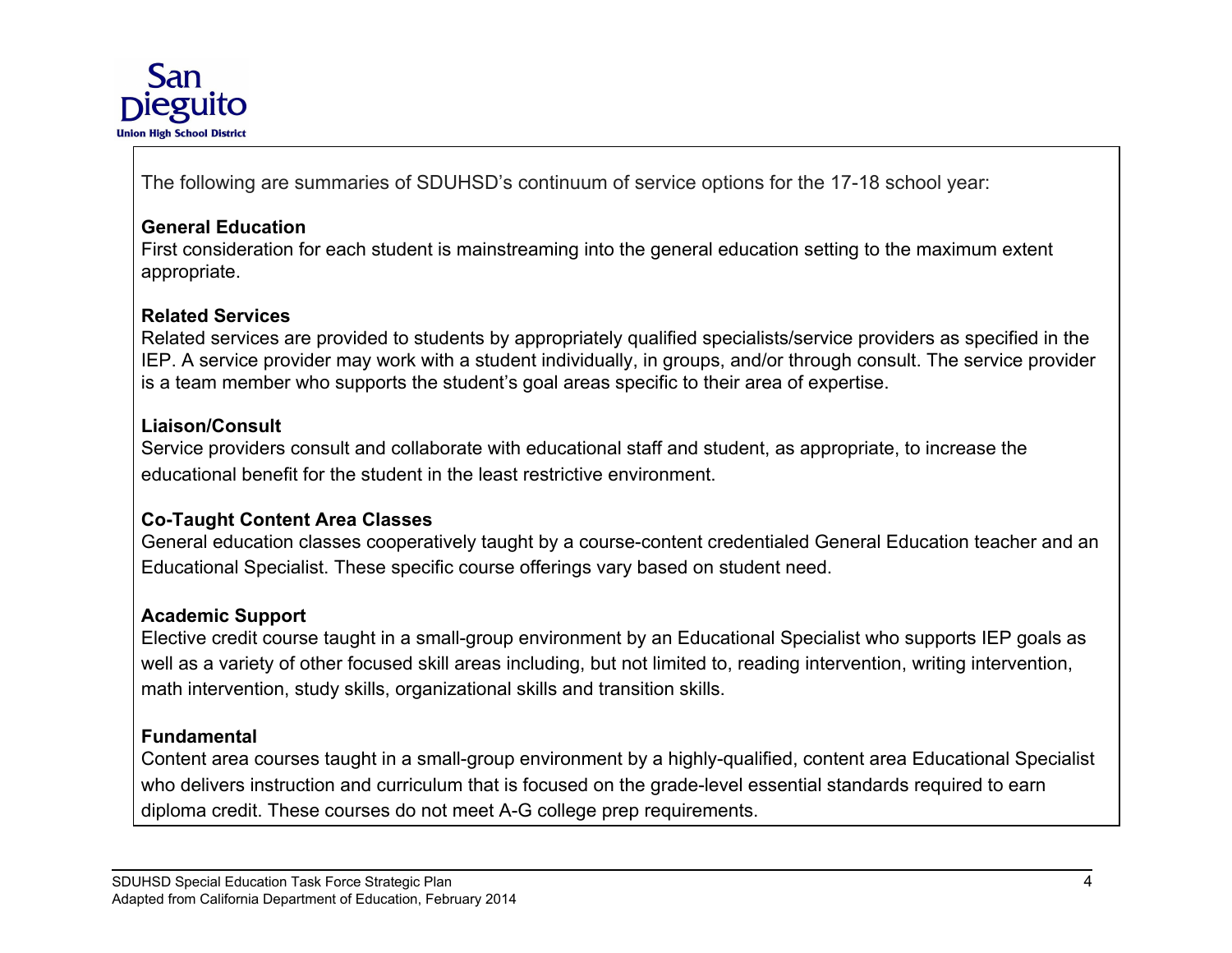

## *Foundational*

Content area courses taught in a highly-supported, small-group environment by an Educational Specialist who delivers modified curriculum (at least two years below grade level) and instruction tailored to meet the needs of the students. These courses do not meet diploma credit requirements.

# **Learning Center (LC)**

# *Diegueno MS, Earl Warren MS, La Costa Canyon HS, Torrey Pines HS*

A Learning Center is a supportive program that may be considered by an IEP team for special education students who benefit from the general education classroom or the Fundamental classroom, but necessitate specialized supports in order to access those settings and benefit from their education. The specialized supports are tailored to address substantial needs in skill areas including, but not limited to: academics, behavior, pragmatics, executive functioning, self-regulation and transition. Students in the Learning Center program necessitate direct supports in their general education settings as well as have access to staff support and the Learning Center classroom throughout their school day; individualization is determined based on each student's needs.

# **Middle School Learning Academy (MSLA)/High School Learning Academy (HSLA)**

# *Diegueno MS, La Costa Canyon HS*

MSLA/HSLA are highly-supportive programs that may be considered by an IEP team for special education students who benefit from A to G, College Prep level general education curriculum and instruction, but necessitate specialized supports in order to access these settings and benefit from their education. The specialized supports are tailored to address substantial needs in skill areas including, but not limited to: behavior, pragmatics, executive functioning, self-regulation and transition. Students in these programs travel in supported cohorts throughout both their special education settings (Academic Support courses) and general education settings (Content Area courses) for the majority of their school day; individualization is determined based on each student's needs.

**Coastal Learning Academy (CLA)**

*Canyon Crest Academy*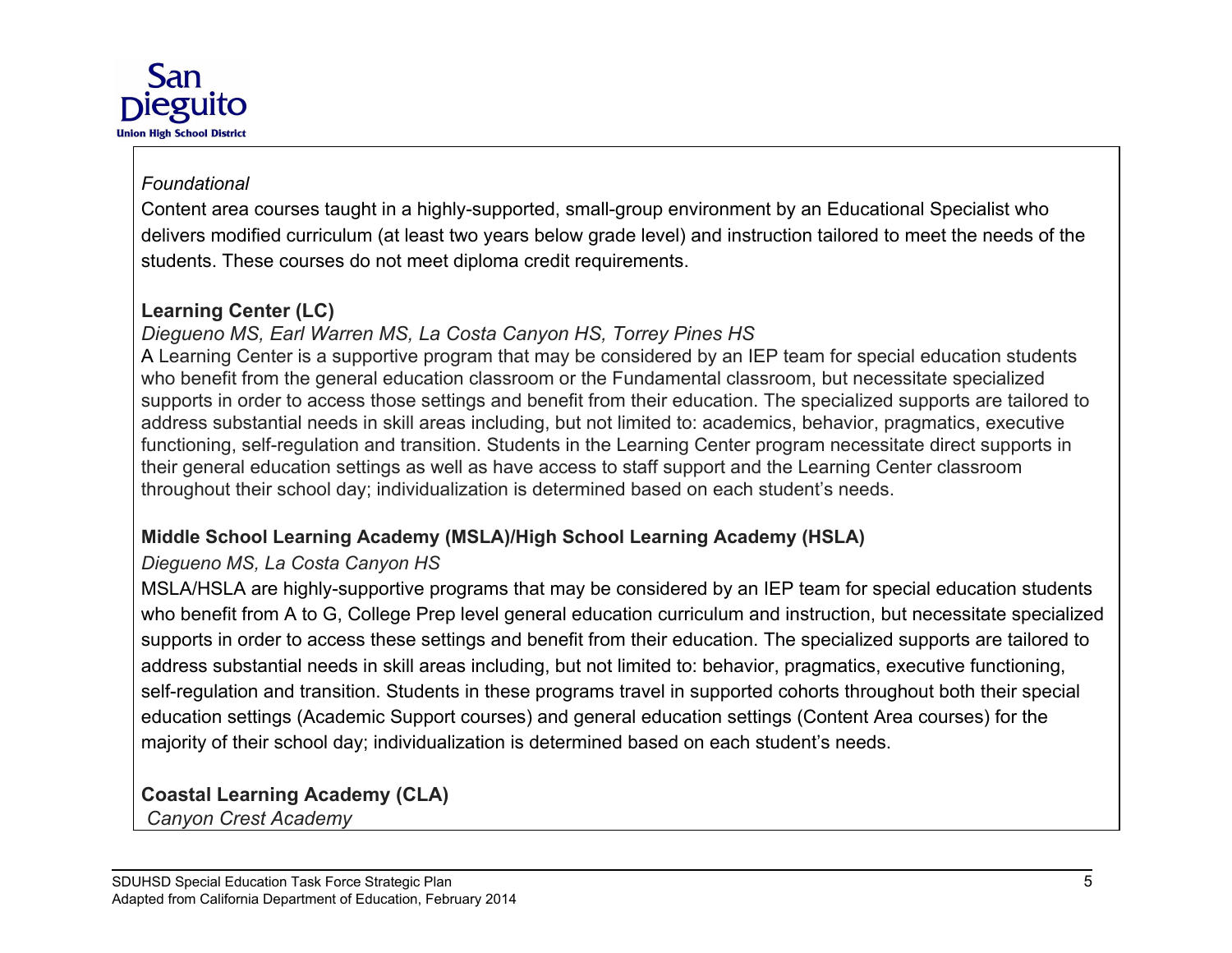

The CLA program is a supportive program that may be considered by an IEP team for special education students who benefit from the A to G, College Prep level courses in the general education classroom, but necessitate specialized supports in order to maintain success. The specialized supports are focused to address substantial needs in skill areas including, but not limited to: behavior, pragmatics, executive functioning, self-regulation and transition. Students in the CLA program necessitate direct supports in their College Prep general education setting as well as direct training/supports in the CLA special education classroom. They have access to CLA staff support throughout their school day as well as team-taught College Prep level courses (specific courses vary from term to term); individualization is determined based on each student's needs.

## **Seaside Prep**

# *Torrey Pines HS*

Seaside Prep is a highly-supported program that may be considered by an IEP team for special education students who benefit from the general education or special education (Fundamental) curriculum. These students necessitate therapeutic supports and a therapeutic small-group environment in order to benefit from their education. The specialized supports are tailored to address significant needs in the areas of, but not limited to: emotional regulation (ie: anxiety, depression, self-injurious behaviors, etc), academics and transition. Students in the Seaside Prep program can receive courses within their therapeutic setting via small group or individual direct-instruction at the Fundamental level as well as independent online coursework (Edgenuity) with supports at the College Prep level. The Seaside prep program provides structured routines, therapeutic supports and program-embedded mental health services. Seaside Prep students will mainstream into the general education setting to the maximum extent appropriate; individualization is determined based on each student's needs.

# **Social Emotional Academic Success (SEAS)**

# *Diegueno MS, La Costa Canyon HS*

The SEAS program is a highly-supported program that may be considered by an IEP team for special education students who benefit from the general education or special education (Fundamental) curriculum. These students necessitate therapeutic supports and a therapeutic small-group environment in order to benefit from their education.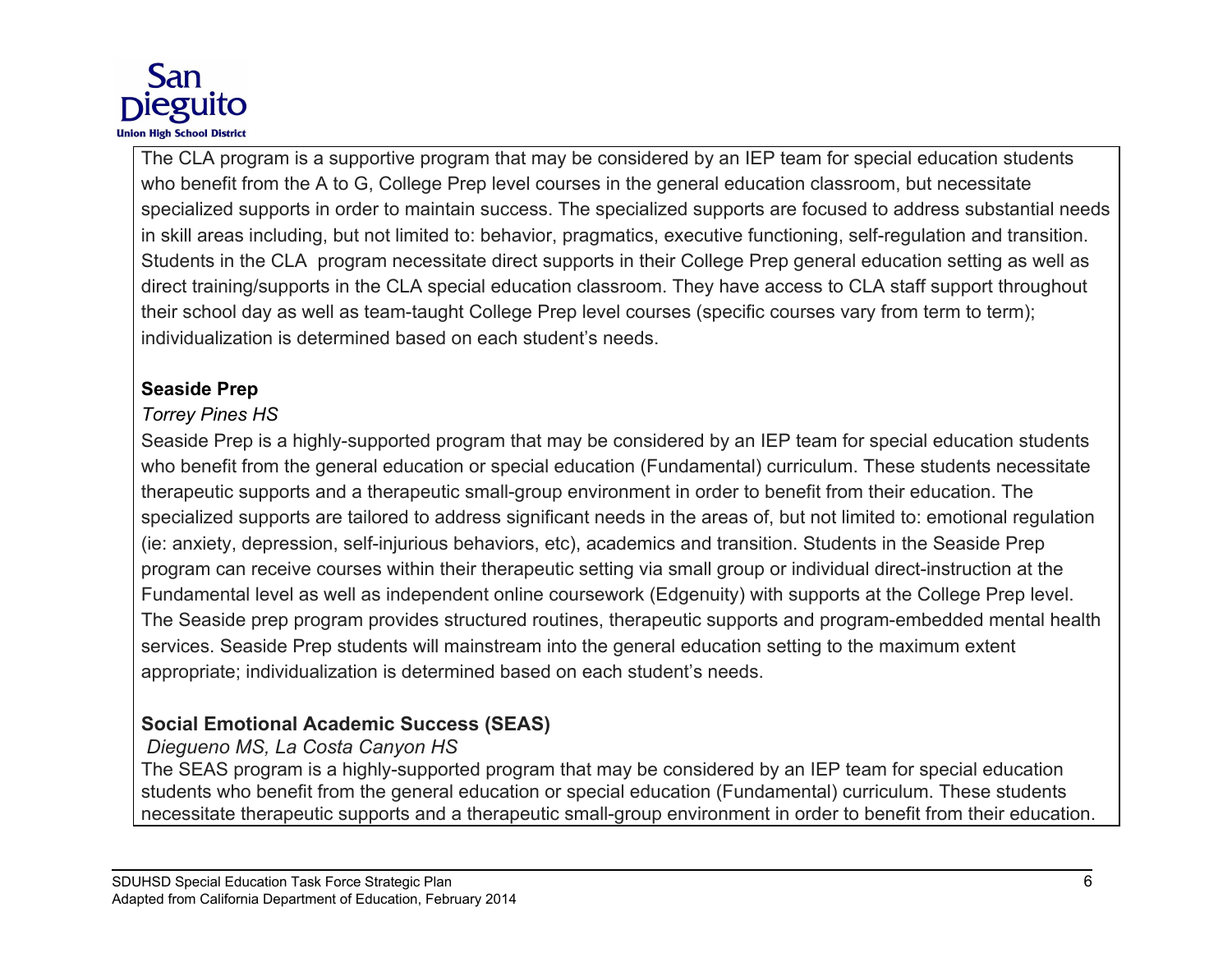

The specialized supports are tailored to address needs in the areas of emotional regulation (ie: anxiety, depression, self-injurious behaviors, etc), academics and transition. Students in the SEAS program can receive courses within their therapeutic setting via small group or individual direct-instruction at the Fundamental level. The SEAS program provides structured routines, behavior systems (including a level system), therapeutic supports and program-embedded mental health services. SEAS students will mainstream into the general education setting to the maximum extent appropriate; individualization is determined based on each student's needs.

## **Transitional Academic Program (TAP)**

## *Carmel Valley MS, Oak Crest MS, La Costa Canyon HS, Torrey Pines HS*

TAP is a highly-supportive program that may be considered by an IEP team for students whose special education needs are more significant and who benefit from a highly individualized and modified curriculum delivered in a mixture of both special education (Foundational) and general education settings (mainstreaming to the maximum extent appropriate). These students necessitate specialized small group supports in order to benefit from their education. The specialized supports are tailored to address substantial needs in the skill areas including, but not limited to, foundational academics, behavior, pragmatics, health, community connections, career/vocational, social/interpersonal and independent living; individualization is determined based on each student's needs.

# **Functional Life Skills (FLS)**

# *Oak Crest MS, La Costa Canyon HS, Torrey Pines HS*

FLS is a highly-supportive program that may be considered by an IEP team for students whose needs are found to be moderate/severe and who benefit from a highly individualized, modified, functional-skill based curriculum delivered primarily in the special education (Functional) setting, with mainstreaming into the general education setting to the maximum extent appropriate. These students necessitate an increased amount of 1:1 or very small group supports in order to benefit from their education. The specialized supports are tailored to address significant needs in the skill areas including, but not limited to: functional/applied academics, behavior, pragmatics, health, community connections, career/vocational, recreation/leisure and social/interpersonal; individualization is determined based on each student's needs.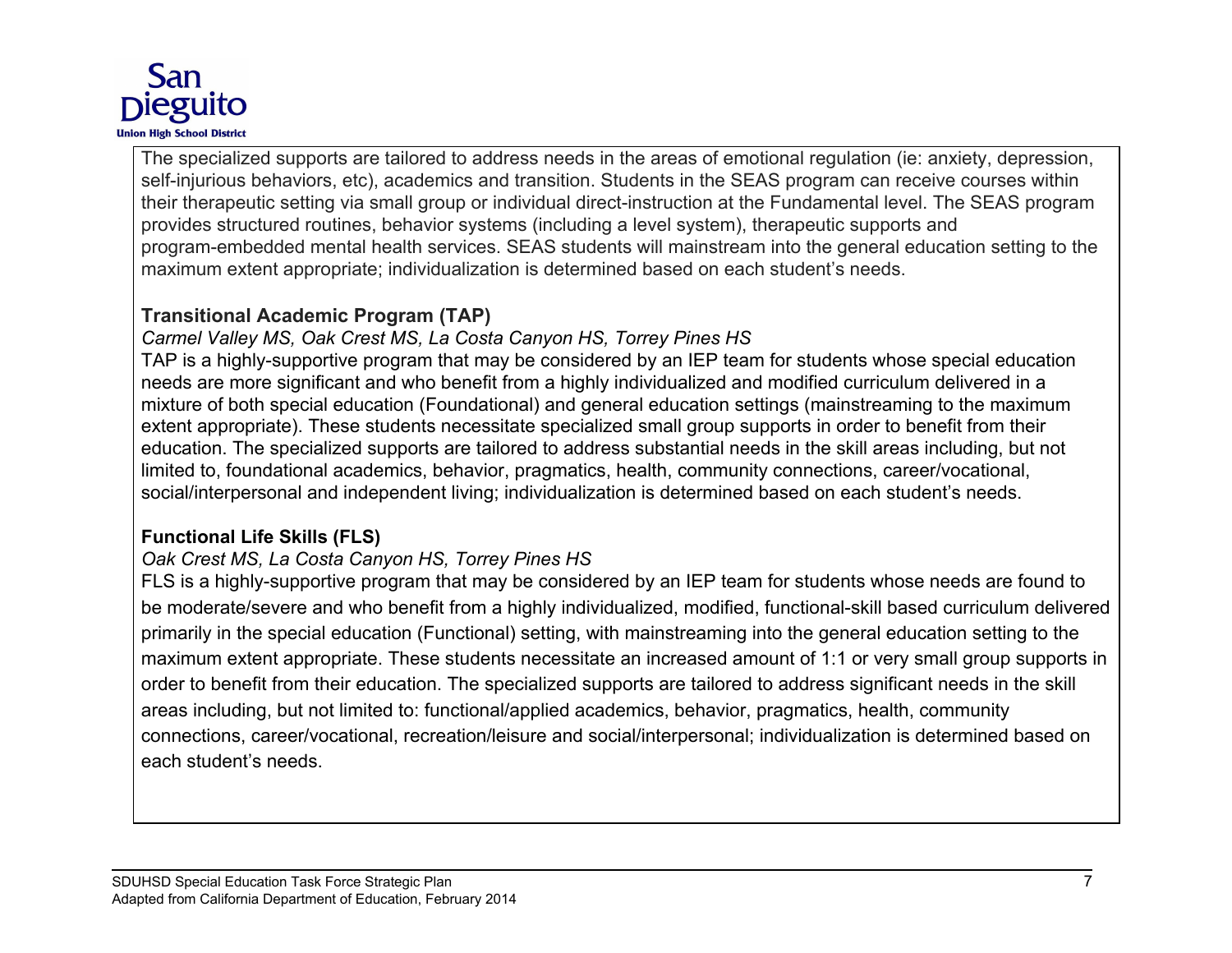

# **Adult Transition Program (ATP)**

*La Costa Canyon HS*

ATP is a highly-supportive program that may be considered by an IEP team for special education, transition-age youth (approximate ages 18-22) who have not received a high school diploma, but have participated in four years of high school. These students continue to benefit from a highly individualized and modified specialized curriculum delivered in a mixture of both special education and community based settings. The specialized curriculum focuses on student needs in the skill areas including, but not limited to: independent living, career/vocational, recreation/leisure, social and interpersonal and community connections; individualization is determined based on each student's needs.

## B. **District Special Education Student Performance Data**

See Appendix A for multi-year student performance data tables

## **Special Education Performance Summary**

The following data sets were presented to the group and considered for development of the special education strategic plan:

- **[Special Education Achievement Data](https://drive.google.com/file/d/19GfroXRPIg_Ir0zOmAjhp55tFPPSO-vG/view?usp=sharing)**
- [2015-2016 San Dieguito Union High School District Annual Performance Measures](https://drive.google.com/file/d/0B0cJAvdbs1tadG9jRnlqSS1ZTEE/view?usp=sharing)
- [Elective Enrollment for Students on an IEP](https://drive.google.com/file/d/1vvF0UaRDwtWFRd-cPCGk3wE1l1hCJ_IB/view?usp=sharing)
- [Career Tech Ed Enrollment for Students on an IEP](https://drive.google.com/file/d/1o3T0i5c9K_eocQN6bfp1jeef7Zt-gbdR/view?usp=sharing)
- [D and F rates for Students on an IEP](https://drive.google.com/file/d/1CjempxpuMZiNBaUs2QbeYgzvKX2FJiZK/view?usp=sharing)
- [Advanced Placement Enrollment for Students on an IEP](https://drive.google.com/file/d/1n0nH-n8XVvh2RzcDhDCGf8z5oLnqyOCL/view?usp=sharing)
- [Truancy Rates for Students on an IEP](https://drive.google.com/file/d/1L3vFUC4kf22Mcmtlh9mscCk0YcONcx5i/view?usp=sharing)
- [List Fundamental Courses](https://drive.google.com/file/d/1S4HKQ8ycBB6UBm3EKWF60cjcPW-HOHyF/view?usp=sharing)
- **[Hanover Research Survey Results](https://drive.google.com/file/d/0B0cJAvdbs1tad3EtWGRwclNmT0V6NGFrRjhqZ2V5SERlX1FJ/view?usp=sharing)**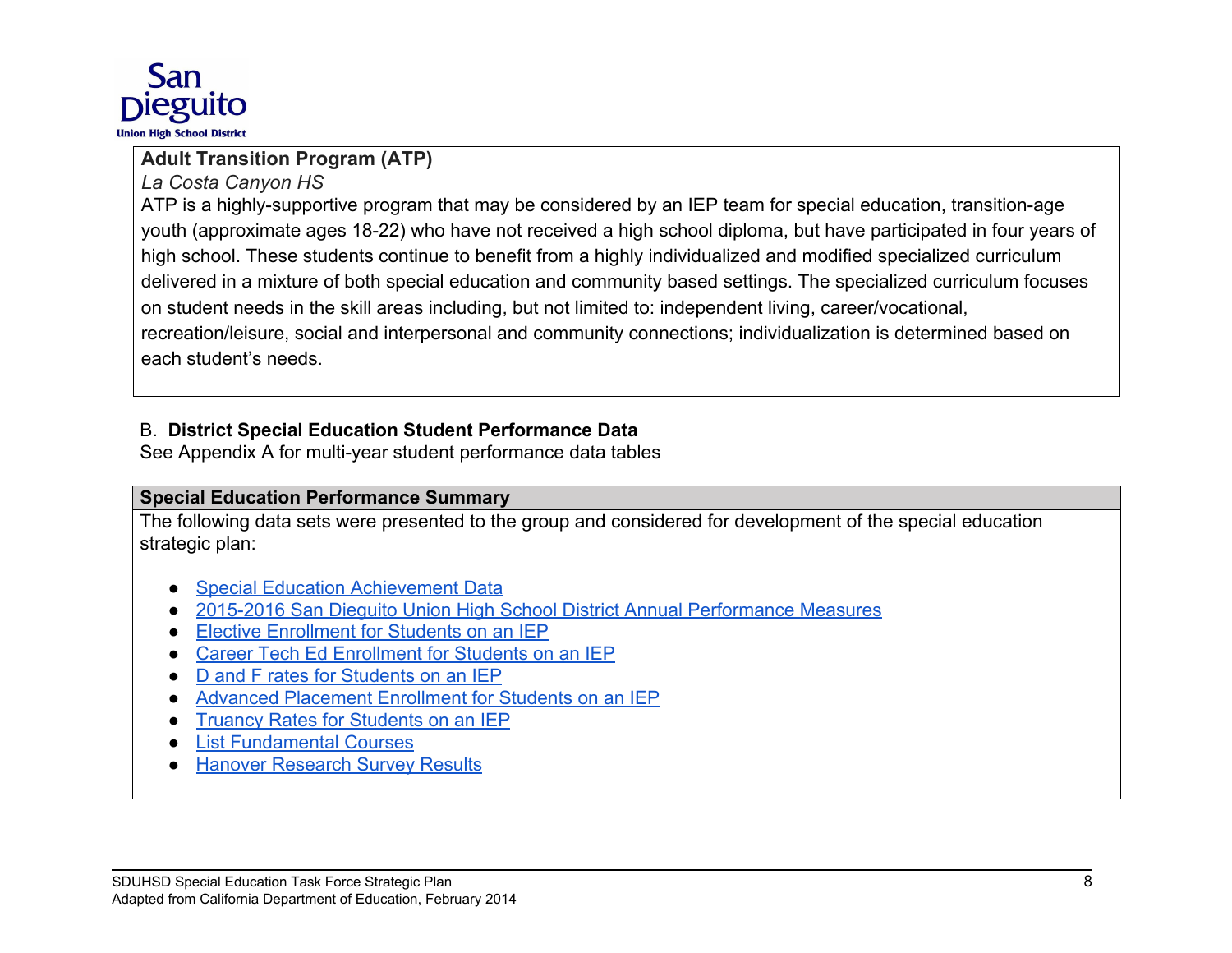

## C. **Involvement Process**

## **Involvement Process:** How was the Task Force involved in the development of the plan?

The San Dieguito Union High School District Special Education Task Force is comprised of stakeholders in the district who support our students with an IEP. Members include parents, administrators, general education and special education teachers, and support staff. Stakeholders met throughout the 2017-18 school year to develop a strategic plan for students with an IEP within SDUHSD. Meetings were held on the following dates:

- Wednesday, October 11, 2017 9:45am-2:15pm @ La Costa Canyon High School
- Monday, October 30, 2017 9:45am-2:15pm @ Oak Crest Middle School
- Tuesday, November 28, 2017 9:45am-2:15pm @ Canyon Crest Academy
- Wednesday, December 20, 2017 9:45am-2:15pm @ San Dieguito Academy
- Wednesday, January 17, 2018 9:45am-2:15pm @ Carmel Valley Middle School
- Tuesday, February 13, 2018 9:45am-2:15pm @ Diegueno Middle School
- Wednesday, March 14, 2018 9:45am-2:15pm @ Pacific Trails Middle School
- Wednesday, April 18, 2018 9:45am-2:15pm @ District Office Large Board Room
- Wednesday, May 2, 2018 9:45am-2:15pm @ Oak Crest Middle School
- Wednesday, May 23, 2018 9:45am-2:15pm @La Costa Canyon High School

Meetings were facilitated by Ms. Maureen O'Leary Burness and were formatted to include presentations by Ms. Burness and district staff on the requirements of IDEA; data; and programs; as well as opportunities for stakeholders to work collaboratively to develop a mission and vision for special education, and to identify specific goal areas and strategic plan steps for special education. Special Education Task Force members visited classrooms representing the continuum of services at both the middle and high school level.

At the end of each meeting, Ms. O'Leary Burness asked Task Force members, the following three questions to consider so as to then provide feedback for future agenda development:

- a. What data points do we still need to explore?
- b. What else, generally, do you need to do your work?
- c. What questions do you have?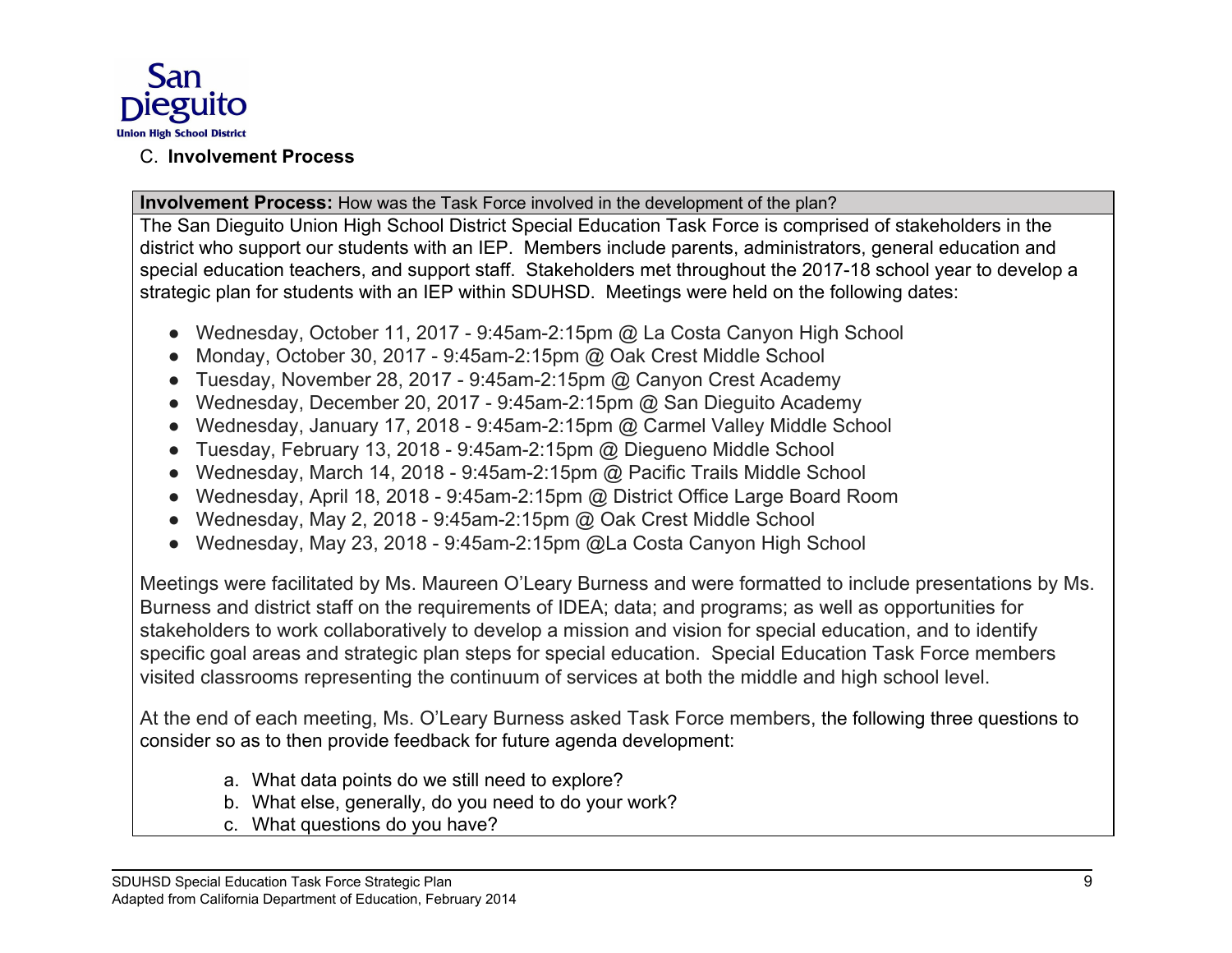

During the strategic planning process, the following presentations were made to the group:

- California Special Education Task Force Report: Mark Miller, Associate Superintendent, Administrative **Services**
- Individuals with Disabilities Education Act (IDEA): Maureen O'Leary Burness, Facilitator
- San Dieguito Union High School District (SDUHSD) Continuum of Services: SDUHSD Special Education **Staff**
- SDUHSD Special Education Data: Julie Goldberg, Teacher on Special Assignment for Categorical Programs
- Evidenced Based Practices Research Articles on Special Education Delivery Models: Maureen O' Leary Burness, Facilitator
- Facilities: John Addlemen, Executive Director, Planning Services
- Special Education Financing in California: Maureen O'Leary Burness, Facilitator
- SDUHSD Special Education Financing: Tina Douglas, Associate Superintendent, Business Services
- Hanover Special Education Survey Results: Mark Miller, Associate Superintendent, Administrative **Services**
- Curriculum and Instruction: Dr. Michael Grove, Associate Superintendent, Educational Services
- SDUHSD LCAP Priorities 2017-2020: Julie Goldberg, Teacher on Special Assignment for Categorical Programs

SDUHSD contracted with Hanover Research to collect stakeholder feedback on perceptions of special education services within the district. The survey was administered to parents of students with an IEP, general education parents, district staff, and district administrators.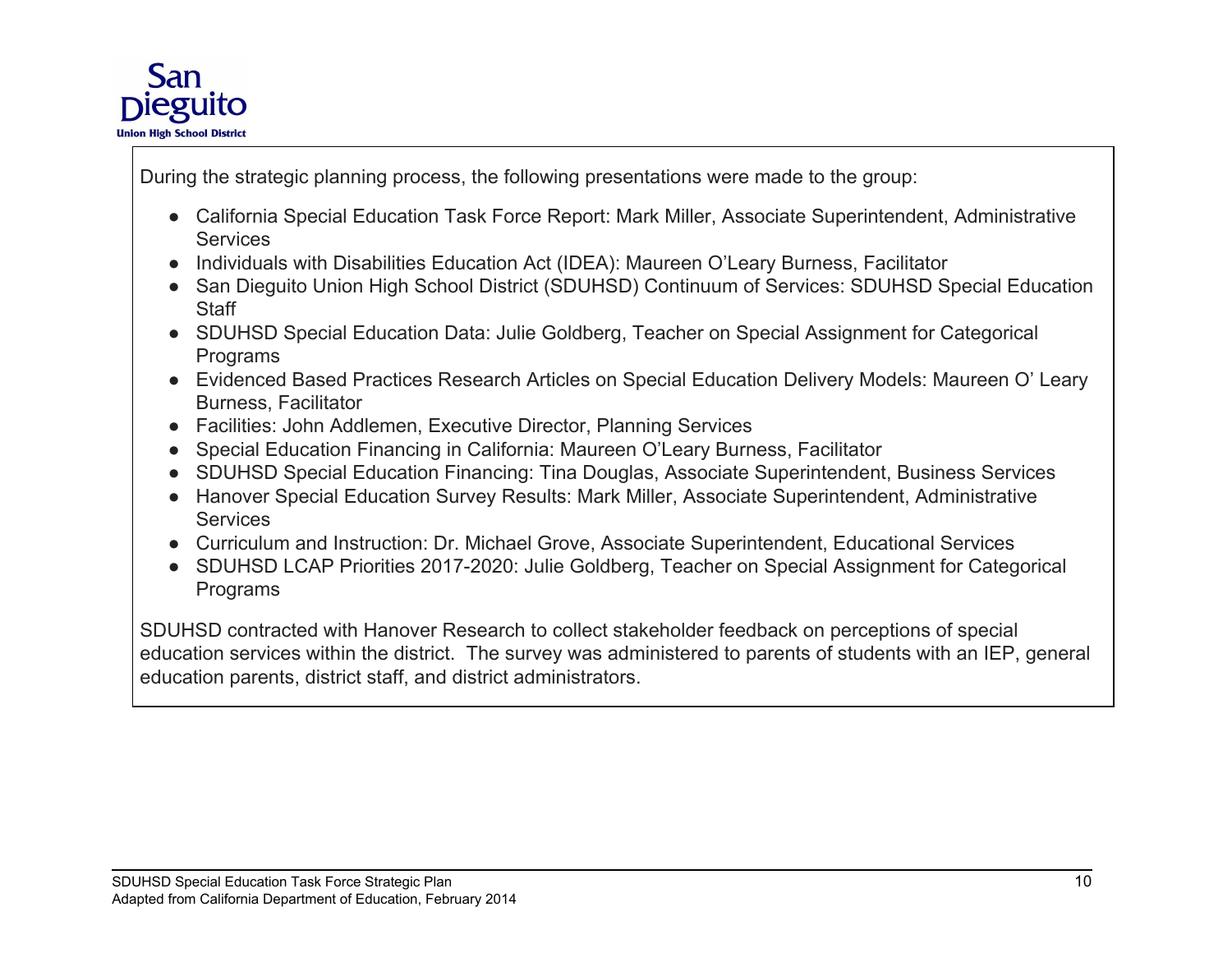

### D. **Planned Improvements in Student Performance**

The Special Education Task Force has analyzed the student performance data of students in special education and has considered the effectiveness of key elements of instructional programs. As a result, it has adopted the following school goals, related actions, and expenditures to increase outcomes for underperforming students.

#### **Special Education Goal #1**: **Transitions/College/Career Readiness/Post-School**

The District will provide appropriate resources to support transition planning and implementation for each and every student with an IEP in order to facilitate effective transitions, from entry to the district through graduation or a completion of a certificate, with a focus on services, goals, and post-school objectives.

## **LCAP GOAL: All district graduates will be college and career ready**

**LCAP Priority Area**: **Student Achievement, College/Career Readiness**

**Targeted Pupil Student group(s):** Students with IEPs.

| Rationale:                                                                | <b>Expected Annual Measurable Outcomes:</b>                                             |
|---------------------------------------------------------------------------|-----------------------------------------------------------------------------------------|
| There is a need for students with IEPs to be more successful through      |                                                                                         |
| supportive, successful transitions from elementary to middle school,      | For students with an IEP, an increase the                                               |
| middle to high school, and high school to post-school objectives.         | percent prepared and approaching prepared<br>on the College and Career Indicator on the |
| Stakeholder feedback demonstrated the need for transition support (i.e.   | California School Dashboard by 2%.                                                      |
| elementary to middle, middle to high, high to post-school options), which |                                                                                         |
| showed the need for better communication with students and their          |                                                                                         |
| families as they enter and matriculate through the system, as well as for |                                                                                         |
| a continued focus on strengthening the relationships with local           |                                                                                         |
| community colleges and local vocational programs.                         |                                                                                         |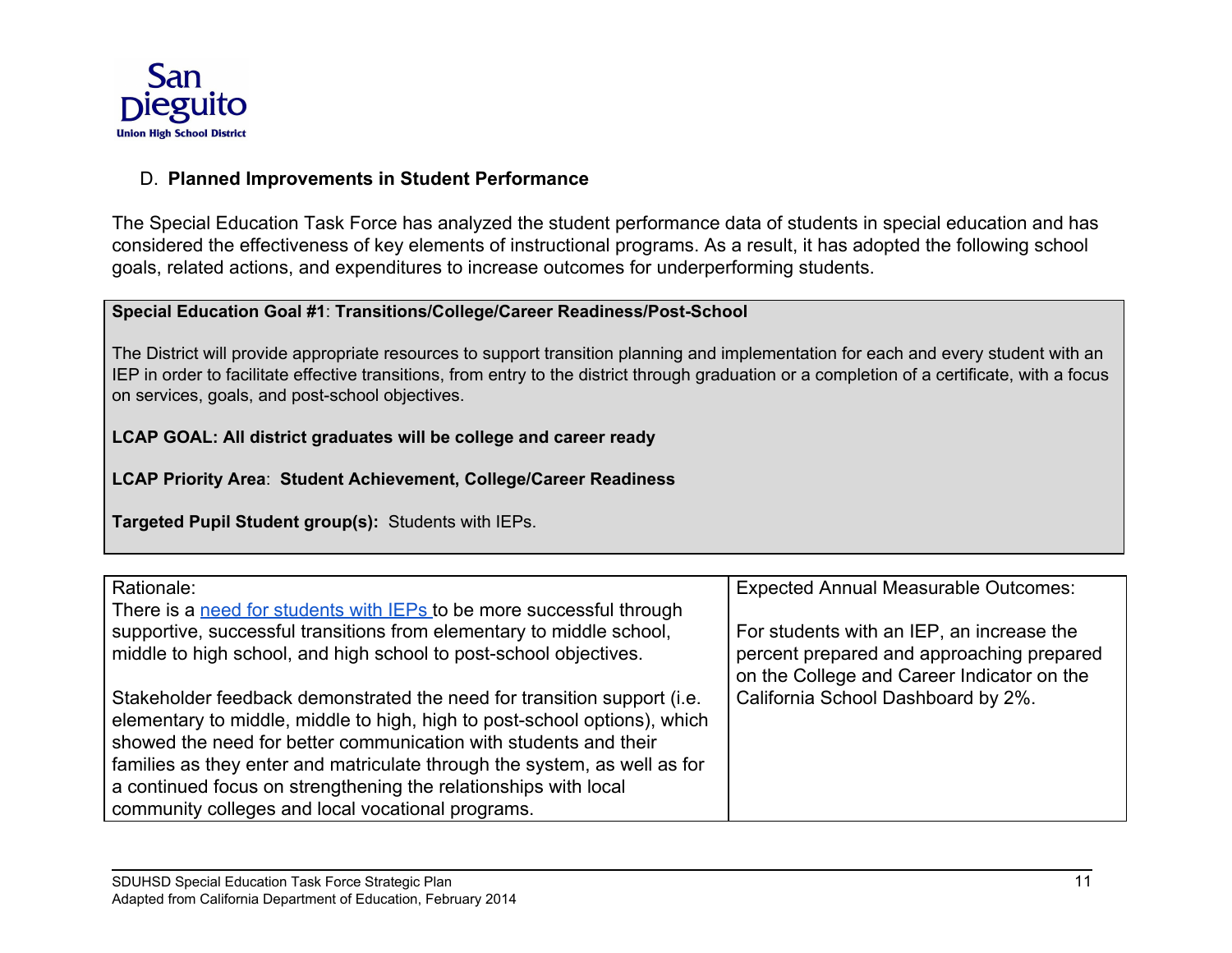

#### **Strategy:**

The district will provide appropriate support to each and every student's transition planning and implementation of services from entry to the District through graduation and/or post-school objectives, by *a*nalyzing and determining future programming needs for incoming student populations in order to be anticipatory in planning, as individually determined through the IEP process. The district will develop a transition protocol to address the following:

| <b>Actions/Tasks</b>                                     | Person(s)                | <b>Resources</b>    | <b>Means to Assess</b> | <b>Timeline</b> |
|----------------------------------------------------------|--------------------------|---------------------|------------------------|-----------------|
|                                                          | <b>Responsible</b>       | <b>Needed</b>       | <b>Improvement</b>     |                 |
| Upon enrollment to the District, students will           | Case Managers,           | -Intake process or  | -Intake process        | Creation/       |
| develop a vision plan for their future, their Individual | <b>SDUHSD SpEd Staff</b> | procedures          | meeting with case      | training        |
| Transition Plan, as per IDEA, to be updated              |                          | -Will explore       | managers               | $18-19$ ,       |
| annually. It will be based on personal goals,            |                          | resources to        |                        | implement       |
| strengths, values, and interests to meet their           |                          | support this        |                        | ation           |
| academic, college, career and/or IEP goals, with         |                          | process though      |                        | $'19-'20$       |
| specific CTE pathways and/or classes identified, as      |                          | the State Council   |                        |                 |
| appropriate.                                             |                          | of Developmental    |                        |                 |
|                                                          |                          | Disabilities.       |                        |                 |
| Every student and case manager will maintain an          | Case Managers,           | -californiacolleges | Work samples,          | Creation/       |
| online digital transition profile/portfolio that begins  | SDUHSD SpEd Staff        | .edu                | logs, assessment       | training        |
| when they enter 7th grade, to serve as a real time       |                          | -Opportunities for  | results                | $18-19$ ,       |
| living document, to be populated and updated as          |                          | exploration         |                        | implement       |
| the student progresses. The transition portfolios, as    |                          |                     |                        | ation           |
| adopted by the District, "Californiacolleges.edu"        |                          |                     |                        | $'19-'20$       |
| will serve as a means of documenting progress            |                          |                     |                        |                 |
| toward their post-secondary-goals.                       |                          |                     |                        |                 |
| Students will build skills necessary for work            | Student, Case            | -Curriculum         | -Goal progress in      | Creation/       |
| experience development, including marketable             | Manager/Ed Specialist,   | -Time               | IEP.                   | training        |
| skills transferable to a job, as appropriately related   | Parent, IEP Team         | -Training for staff |                        | $'18-'19$ ,     |
| to each student's ITP/transition portfolio.              |                          |                     |                        | implement       |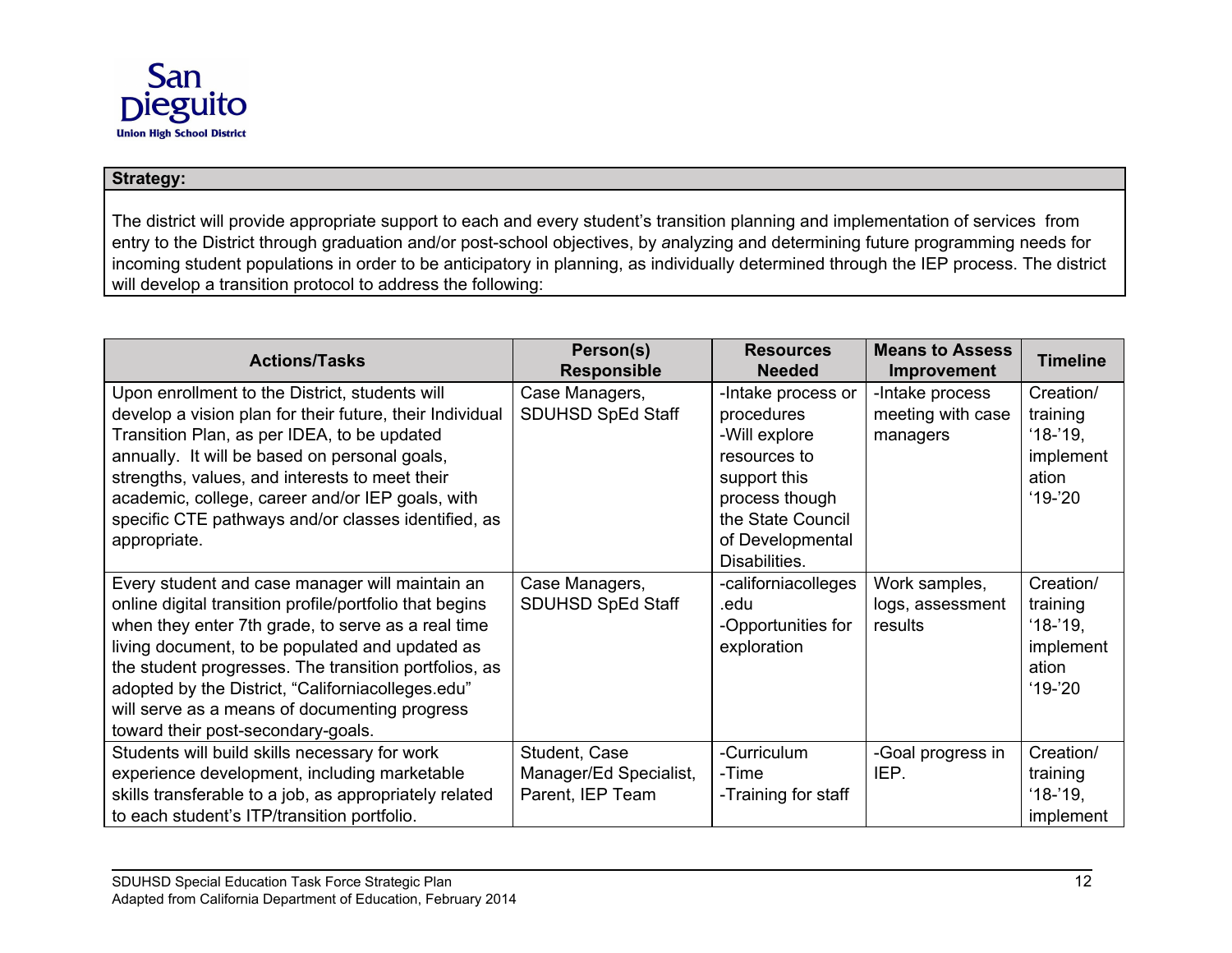

|                                                                                                                                                                                                                                                                                                                                                   |                                                          | - Staff assigned<br>to this<br>responsibility<br>-Transition<br>Specialist      |                                            | ation<br>$19 - 20$                                                      |
|---------------------------------------------------------------------------------------------------------------------------------------------------------------------------------------------------------------------------------------------------------------------------------------------------------------------------------------------------|----------------------------------------------------------|---------------------------------------------------------------------------------|--------------------------------------------|-------------------------------------------------------------------------|
| <b>Career Readiness:</b><br>Students will have access to an expanded choice of<br>career interest inventories as part of their<br>exploration of career possibilities.                                                                                                                                                                            | <b>Education Specialists</b>                             | -Transition<br>specialist                                                       | Results will be<br>included in the<br>ITP. | Creation/<br>training<br>$'18-'19,$<br>implement<br>ation<br>$'19-'20$  |
| The District will expand the current College and<br>Career fair to include more vocational options. In<br>addition, the district will explore extending the time<br>of the event to include a "sensory friendly" option<br>for students with disabilities and opportunities to<br>support increased attendance for students with<br>disabilities. | -District and Site Staff                                 | -Organizations<br>and schools to<br>attend event<br>-Transition<br>specialist   | Hosting annual<br>event                    | Creation/<br>training<br>$'18-'19,$<br>implement<br>ation<br>$19 - 20$  |
| The District will build community partnerships with<br>local companies to encourage more opportunities<br>for participation of students in work experiences.                                                                                                                                                                                      | -District and Site Staff                                 | -Local agencies<br>and companies to<br>participate<br>-Transition<br>specialist | Established<br>community<br>partnerships   | Creation/<br>training<br>$'18-'19,$<br>implement<br>ation<br>$19 - 20$  |
| <b>College Readiness:</b><br>The District will expand an Education specialist'(s)<br>ability to communicate /current labor opportunities,<br>etc. for post-secondary options, including<br>colleges/universities with disability resource<br>centers.                                                                                             | -Education Specialists<br>and/or other district<br>staff |                                                                                 |                                            | Creation/<br>training<br>$'18-'19$ ,<br>implement<br>ation<br>$'19-'20$ |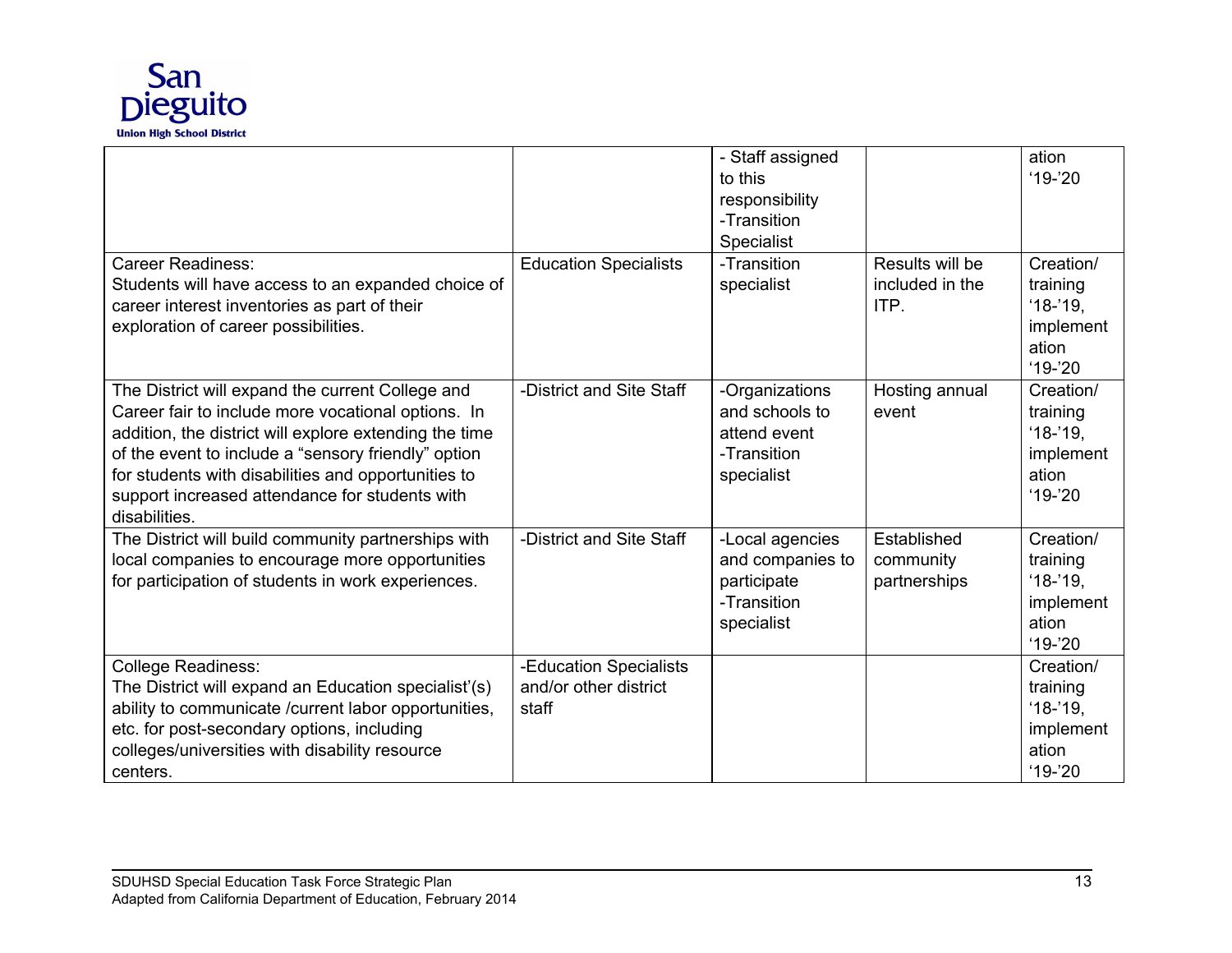

#### **Special Education Goal #2**: **Communication**

In order to facilitate trust and collaboration among all stakeholders, the District will develop a transparent, consistent and comprehensive system of communication.

#### LCAP GOAL: Increase the level of "school connectedness" and "sense of safety" of pupils, staff and parents

**LCAP Priority Area**: School Climate and Culture

**Targeted Pupil Student group(s):** (If applicable) Students with IEPs

| <b>Rationale:</b>                                                                                                                                                                                                                                                                                                                                           | <b>Expected Annual Measurable Outcomes:</b>                                                                                                        |
|-------------------------------------------------------------------------------------------------------------------------------------------------------------------------------------------------------------------------------------------------------------------------------------------------------------------------------------------------------------|----------------------------------------------------------------------------------------------------------------------------------------------------|
| Per the Hanover Research survey results (2017), community education and<br>district transparency were common areas of need for all stakeholders who<br>participated in the survey.                                                                                                                                                                          | For parents of students with an IEP, LCAP survey<br>data will demonstrate an increase in parent<br>satisfaction with district communication by 5%. |
| Respondents to the Hanover Research survey indicated the following baseline<br>data in communication:                                                                                                                                                                                                                                                       |                                                                                                                                                    |
| -Translators provided when needed - 61%<br>-responding to parent questions or requests - 65%<br>-updating progress with parents - 64%<br>-involving parents in school events and activities - 65%<br>-updating parents on their child's behavior - 54%<br>-providing ongoing supports to parents - 51%<br>-including parents in events and activities - 37% |                                                                                                                                                    |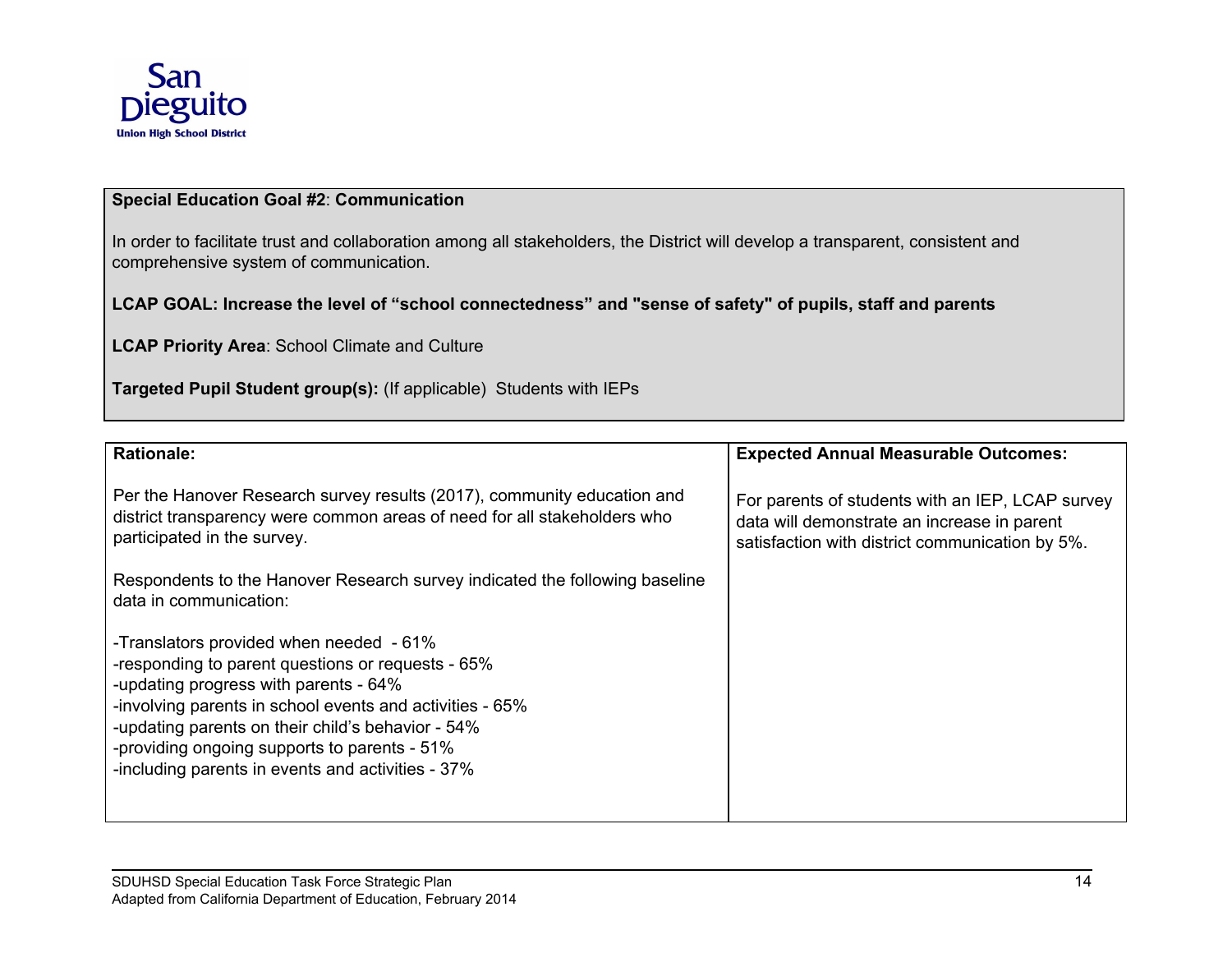

### **Strategy:**

The District will develop a transparent, consistent and comprehensive system of communication in order to facilitate trust and collaboration among all stakeholders.

| <b>Actions/Tasks</b>                                                                                                                                                                                                                                                                                                                                                            | Person(s)<br><b>Responsible</b>                                                                                                | <b>Resources</b><br><b>Needed</b>            | <b>Means to Assess</b><br>Improvement                                                                                      | <b>Timeline</b> |
|---------------------------------------------------------------------------------------------------------------------------------------------------------------------------------------------------------------------------------------------------------------------------------------------------------------------------------------------------------------------------------|--------------------------------------------------------------------------------------------------------------------------------|----------------------------------------------|----------------------------------------------------------------------------------------------------------------------------|-----------------|
| The District will actively promote a digital Special<br>Education "Parent Handbook" that provides<br>information regarding the IEP process, progress on<br>goals, continuum of services available in SDUHSD,<br>program locations, transition process, continuum of<br>services, and make it available to stakeholders on<br>the District website, including through each site. | District staff member<br>and parent volunteers                                                                                 | <b>Staff Member</b><br>time                  | District website<br>Parent feedback                                                                                        | annually        |
| School site/District websites will be<br>updated/created to be easily navigated and<br>accessible, with information on the Special<br>Education department., e.g., with current programs,<br>staff, contact info, district information, etc.                                                                                                                                    | <b>District Staff</b><br>Site principals                                                                                       | <b>District Staff</b><br>member to<br>update | Measure visibility,<br>access and<br>availability of<br>website (visual<br>check of website)<br>Monitor regular<br>updates | quarterly       |
| School site staff will ensure consistent information<br>about school events and activities to parents/legal<br>guardians.                                                                                                                                                                                                                                                       | School site staff                                                                                                              |                                              | -Annual LCAP<br>survey                                                                                                     |                 |
| The District will partner with the North Coastal<br>Consortium for Special Education (NCCSE) to<br>provide SELPA-wide parent informational sessions<br>focusing on education, training, and employment<br>within the district.                                                                                                                                                  | Collaboration between<br>district and SELPA staff<br>and community<br>members (e.g. parents,<br>community leaders,<br>$etc.$ ) | -Space to meet<br>-training                  | Parent<br>participation at<br>meetings;<br>"Exit slip" surveys<br>after training to                                        | <b>TBD</b>      |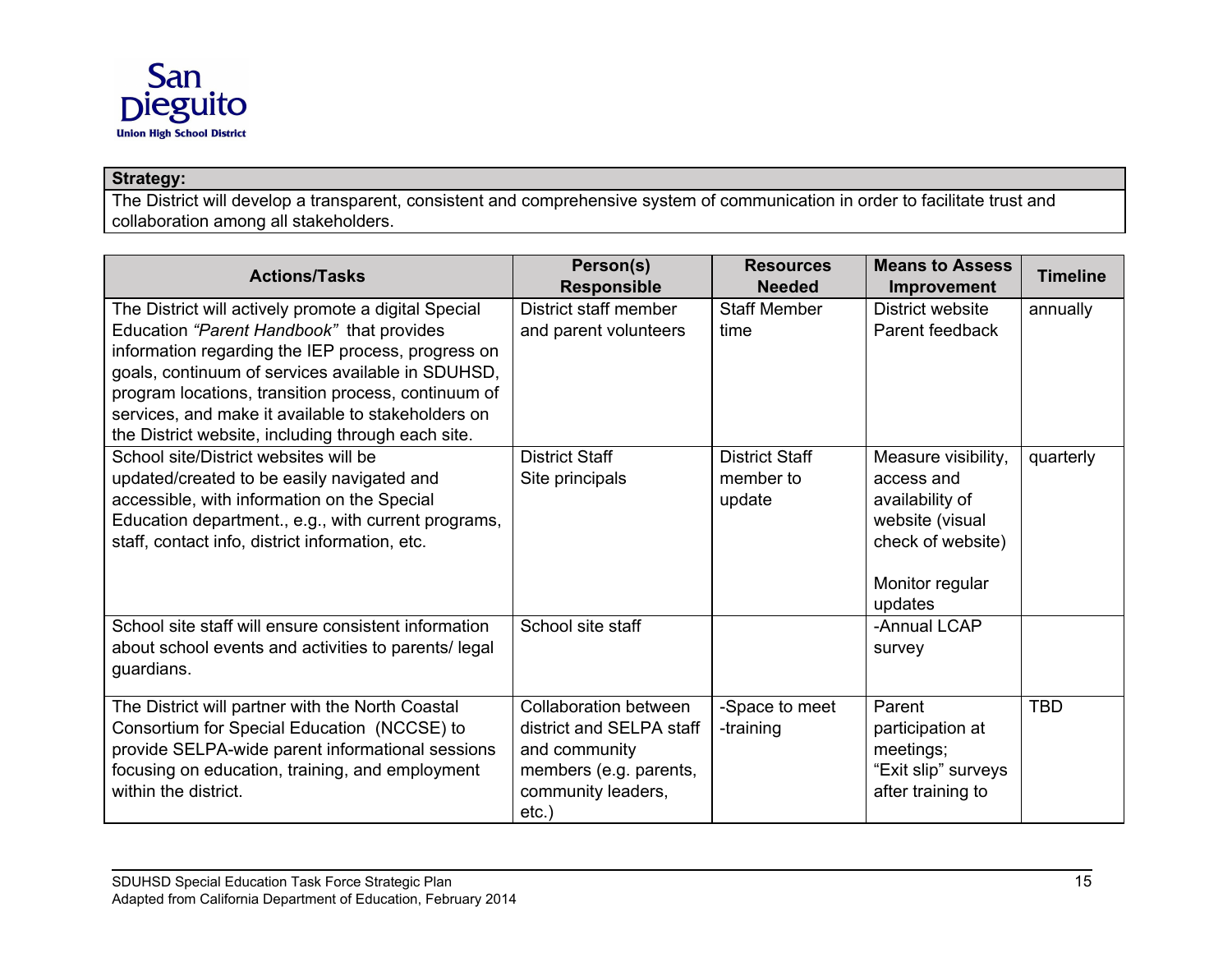

|                                                                                                                                                                                                                                                   |                                                                                                                                                 |                                                                                                                                             | inform areas of<br>improvement,<br>needs, parent/<br>community<br>feedback |                                                                                                         |
|---------------------------------------------------------------------------------------------------------------------------------------------------------------------------------------------------------------------------------------------------|-------------------------------------------------------------------------------------------------------------------------------------------------|---------------------------------------------------------------------------------------------------------------------------------------------|----------------------------------------------------------------------------|---------------------------------------------------------------------------------------------------------|
| The District will make available to parents<br>information on outside<br>agencies/programs/resources (e.g. Mira Costa,<br>DOR, SDRC, etc.) to best inform, train, and prepare<br>all stakeholders for specific post-high school<br>opportunities. | Program/Education<br>Specialists;<br><b>Transition Specialist;</b><br><b>School General</b><br><b>Education Counselors:</b><br>Parents/Students | Central special<br>education<br>transition website<br>or current district<br>College and<br>Career webpage,<br>Paper copies,<br>Field trips | Internal transition<br>survey<br><b>LCAP</b> survey                        | Annually,<br>Semi-annu<br>ally<br>Creation/<br>training<br>$18 - 19$ .<br>implement<br>ation<br>$19-20$ |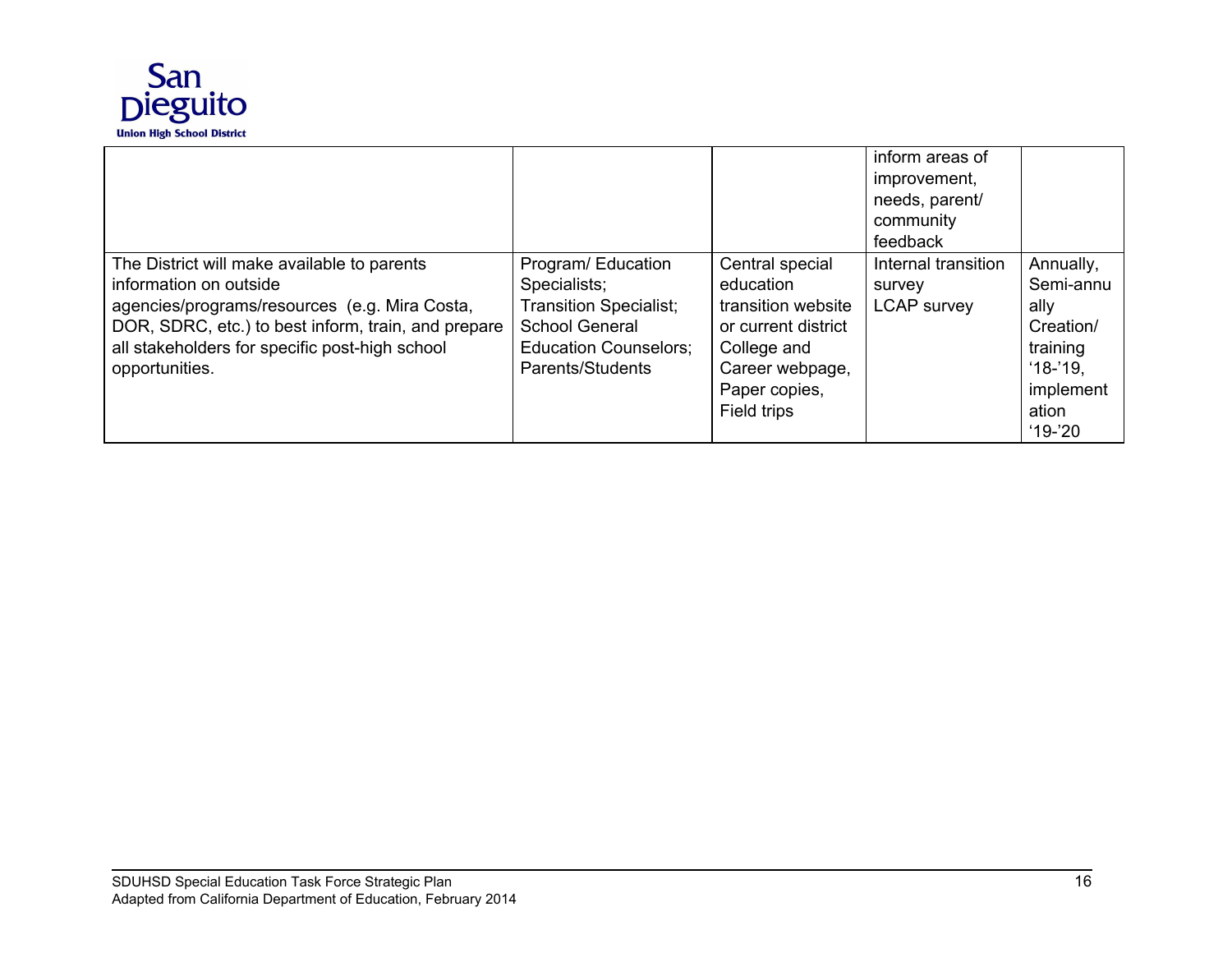

#### **Special Education Goal #3**: **Curriculum/Instruction/Programs**

Programs within the district will develop and implement specific, evidence-based instructional materials and strategies, appropriate to support each Special Education service, on an ongoing basis, driven by students' IEPs/individual transition plans (post- secondary education, employment, and independent living skills.) The District will allocate the necessary resources and provide staffing to support the delivery of each service, on an ongoing basis.

Services across the district will be strategically evaluated for utility and localization of equitable resources as related to student needs and stakeholder involvement.

LCAP GOAL: Annual increase in student achievement for all students in English language arts and math with focus on accelerating student learning outcomes for students performing below grade level; All district graduates will be college **and career ready.**

**LCAP Priority Area**: Student Achievement, College/Career Readiness

**Targeted Pupil Student group(s):** Students with IEPs

| Rationale: To ensure equity of curriculum and resources for all students: All                                                                                                                                                                           | <b>Expected Annual Measurable Outcomes:</b>                                                                                                                         |
|---------------------------------------------------------------------------------------------------------------------------------------------------------------------------------------------------------------------------------------------------------|---------------------------------------------------------------------------------------------------------------------------------------------------------------------|
| students with IEPs need to leave the District with either a diploma or a certificate<br>of completion, and therefore require the range of opportunities to successfully<br>meet requirements for one or the other, through access to supports necessary | Reduce the percentage of students with IEPs<br>receiving a D or F by 5%                                                                                             |
| to complete academic and extracurricular programming.<br>Quarter 1, 2017-18 34% of students on an IEP had a D or an F, compared to<br>13% of students not on an IEP.                                                                                    | For students who utilize a functional<br>curriculum, the district will identify a measure<br>to monitor student progress in addition to IEP<br>goal and objectives. |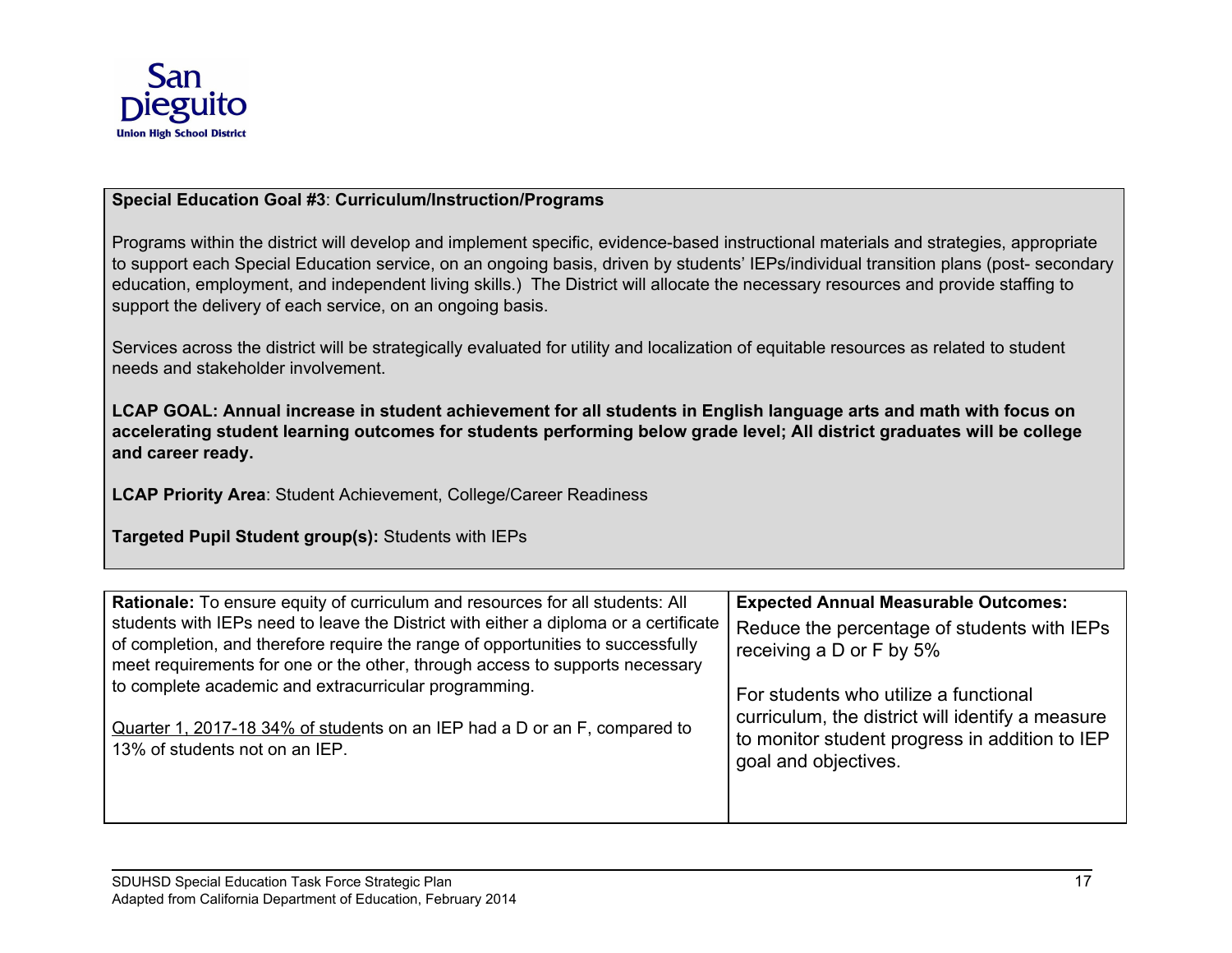

#### **Strategy:**

The district will allocate the necessary resources and provide staffing to develop and implement evidenced-based instructional materials and strategies appropriate to support each special education service, on an ongoing basis.

| <b>Actions/Tasks</b>                                                                                                                                                                                                                                                                                                                              | Person(s)<br><b>Responsible</b>                                                                               | <b>Resources</b><br><b>Needed</b>                                       | <b>Means to Assess</b><br><b>Improvement</b>      | <b>Timeline</b> |
|---------------------------------------------------------------------------------------------------------------------------------------------------------------------------------------------------------------------------------------------------------------------------------------------------------------------------------------------------|---------------------------------------------------------------------------------------------------------------|-------------------------------------------------------------------------|---------------------------------------------------|-----------------|
| For students in fundamental, foundational, and<br>functional courses, to ensure access to the<br>California State Standards, the District will explore<br>opportunities to appropriately follow the aligned<br>curriculum, implementing a standardized<br>curriculum to be used district-wide for the<br>continuum of special education services. | Curriculum and<br>Instruction Committee,<br>including Special<br>Education staff/parent                       | Funding / time                                                          | Inventory/assess<br>ment of literature<br>offered | Annual          |
| To ensure access to the adopted California State<br>Standards curriculum for students with IEPs, the<br>District will ensure there are appropriate<br>supplemental materials for all core content area<br>classes.                                                                                                                                | Curriculum and<br>Instruction Committee,<br>including Special<br>Education staff/parent                       | Funding                                                                 | Inventory/assess<br>ment of<br>curriculum offered | Annual          |
| The District will ensure that each student has<br>access to a range of appropriate elective offerings<br>on all school sites, as available.                                                                                                                                                                                                       | Site Principals;<br>Department Chairs (e.g.<br>VAPA, CTE, Elective,<br>$etc.$ )<br><b>Program Supervisors</b> | Funding (if new<br>courses are<br>offered, training,<br>staffing, etc.) | Internal survey<br>Data from<br>Aeries/SEIS       | Annual          |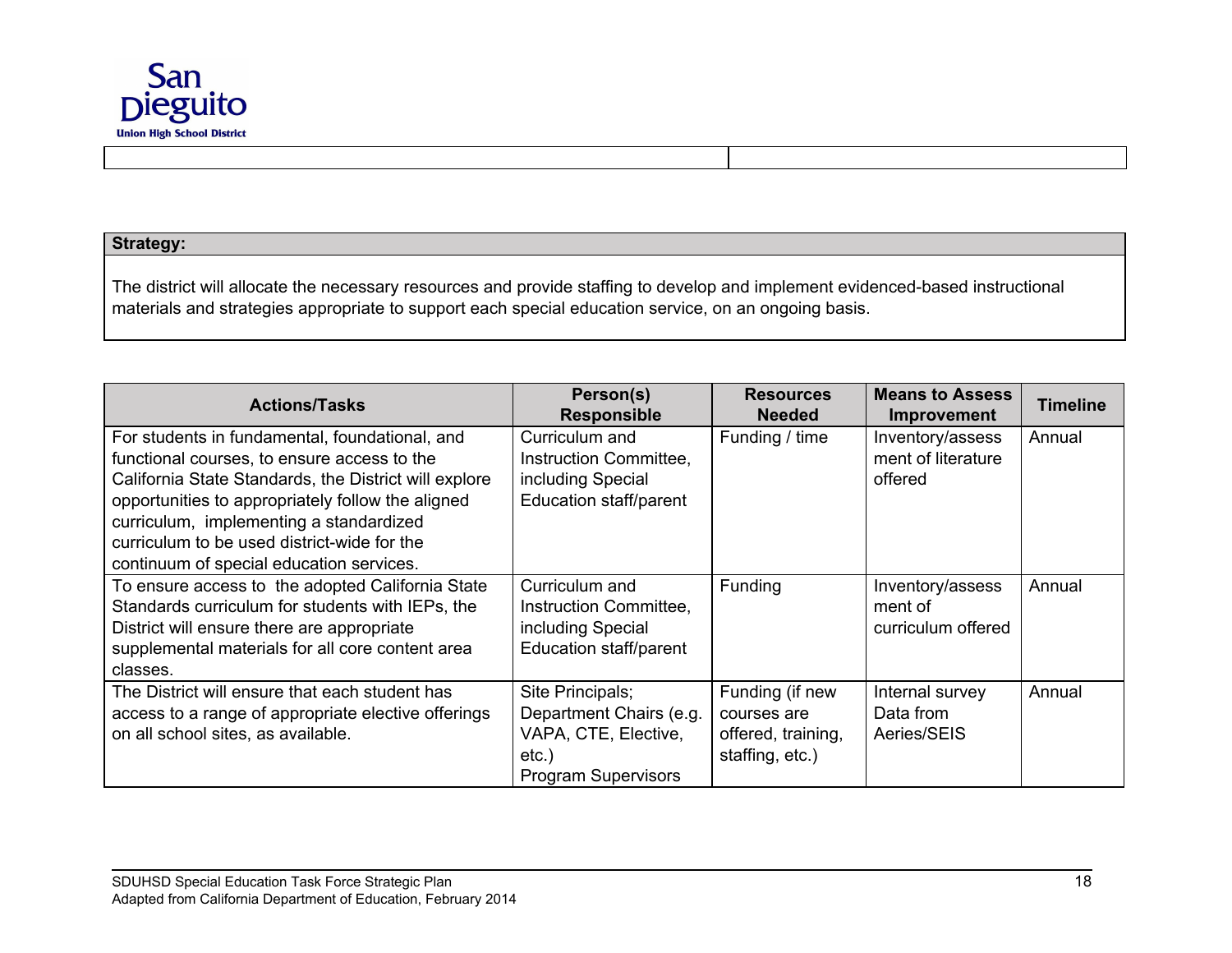

| The District will create and implement consistent<br>and standardized skills continuum for an Academic<br>Support class with supports and resources across<br>all sites.                                                                                                                                                  | District Special Ed team                                                                                                                                            | Funding for<br>development of<br>course outline<br>and possible<br>curriculum   | Development of<br>course outline                                                                                                               | 2018-19                             |
|---------------------------------------------------------------------------------------------------------------------------------------------------------------------------------------------------------------------------------------------------------------------------------------------------------------------------|---------------------------------------------------------------------------------------------------------------------------------------------------------------------|---------------------------------------------------------------------------------|------------------------------------------------------------------------------------------------------------------------------------------------|-------------------------------------|
| Students will have embedded in their program<br>access to information that presents options and<br>pathways (program availability, CTE,<br>apprenticeships, employment, and the like) for<br>subsequent years and for post-graduation.                                                                                    | <b>Education Specialists,</b><br>Teachers,<br>Counselors<br><b>Transition Specialist</b>                                                                            | <b>Digital Resources</b><br>for case<br>managers and<br>counselors to<br>access |                                                                                                                                                | Ongoing                             |
| <b>Behavioral Health:</b><br>Continue the development and implementation of a<br>districtwide multi-tiered system of behavioral health<br>scope and sequence to identify resources to best<br>meet the needs of at-risk student populations in a<br>timely and effective manner.                                          | <b>District Office</b><br><b>Site Administrations</b><br>Program/Education<br><b>Specialists</b><br><b>General Education</b><br><b>Teachers</b><br>Parents/Students | Appropriate and<br>adequate staffing<br>Time<br>Training<br>opportunities       | California Healthy<br><b>Kids Survey</b><br>results,<br>Internal survey<br>data<br>Aeries reports<br>(e.g.<br>Interventions)                   | Biannually<br>Annually<br>Quarterly |
| In order to provide prompt access to behavioral<br>health services from well-qualified professionals<br>with training and/or experience with students with<br>special needs, the district will establish protocol and<br>timelines for proactive and preventative behavioral<br>mental health supports and interventions. | Administrators, program<br>supervisors, school<br>psychologists, ed<br>specialists, counselors,<br>social workers, ERMHS<br>support providers, SLPs                 | Funding, training,<br>personnel                                                 | <b>Healthy Kids</b><br>Survey<br>bi-annually,<br>tracking timeline<br>from identifying<br>concern to<br>supports<br>implemented in<br>IEP plan | Ongoing                             |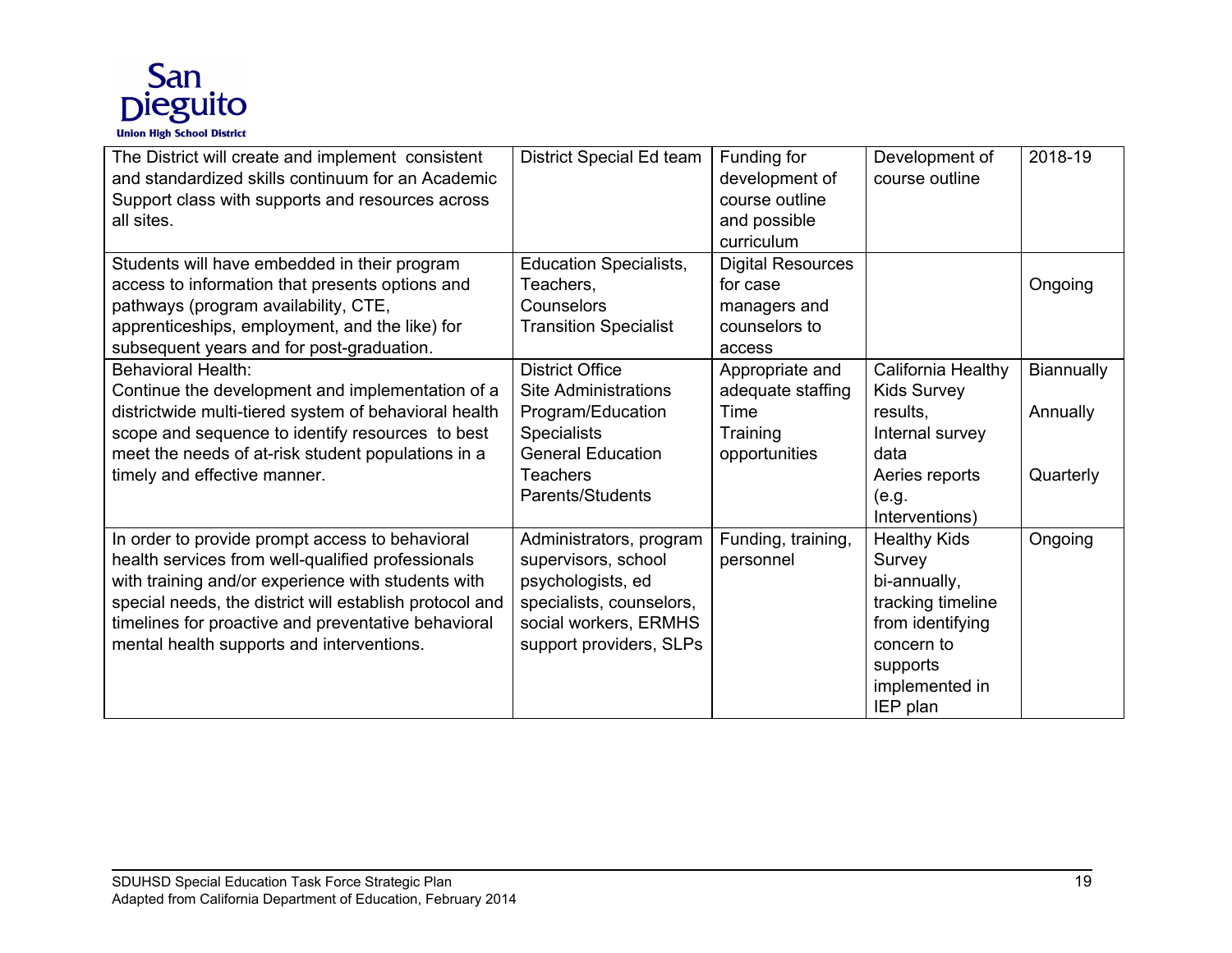

#### **Special Education Goal #4**: **Professional Development and Staffing to Support Staff**

The district will adopt a professional development plan utilizing evidence-based practices to prepare and support all staff so they are able to provide IEPs and services to meet students' individual needs, and will allocate the necessary resources and staffing to provide support in fulfilling students' IEP needs.

#### **LCAP GOAL: Provide appropriately credentialed and effective teachers, management staff, classified staff, counselors and district office support staff.**

**LCAP Priority Area**: Student Achievement and College/Career Readiness

**Targeted Pupil Student group(s):** All students, especially students with IEPs

| <b>Rationale:</b><br>in actions/tasks for more consistent and applicable district-wide professional                                                                                                                     | Through surveys and input from stakeholders, needs were identified as outlined                                                                | <b>Expected Annual Measurable Outcomes:</b>                                                                                                                                                                |
|-------------------------------------------------------------------------------------------------------------------------------------------------------------------------------------------------------------------------|-----------------------------------------------------------------------------------------------------------------------------------------------|------------------------------------------------------------------------------------------------------------------------------------------------------------------------------------------------------------|
| development. The stakeholders who should be involved in professional<br>development are defined as follows:                                                                                                             |                                                                                                                                               | Documentation of a systematic professional<br>development plan in place throughout the district.                                                                                                           |
| a. Education Specialists (Case Managers and Special Ed teachers)<br>b. General Education Teachers<br><b>Instructional Aides</b><br>d. Support providers (Speech-language Pathologists, Occupational<br>Workability/TPP) | Therapists, School Psychologists, APE teachers, Physical Therapists,<br><b>EMRHS Therapists, Assistive Technology Specialist, Counselors,</b> | Data generated from amount of training,<br>implementation of training programs, and staff<br>input will create baseline for annual criteria on<br>progress of professional development across<br>district. |
| and District-level Personnel)                                                                                                                                                                                           | e. Administrators (Principals, Assistant Principals, Program Supervisors,                                                                     |                                                                                                                                                                                                            |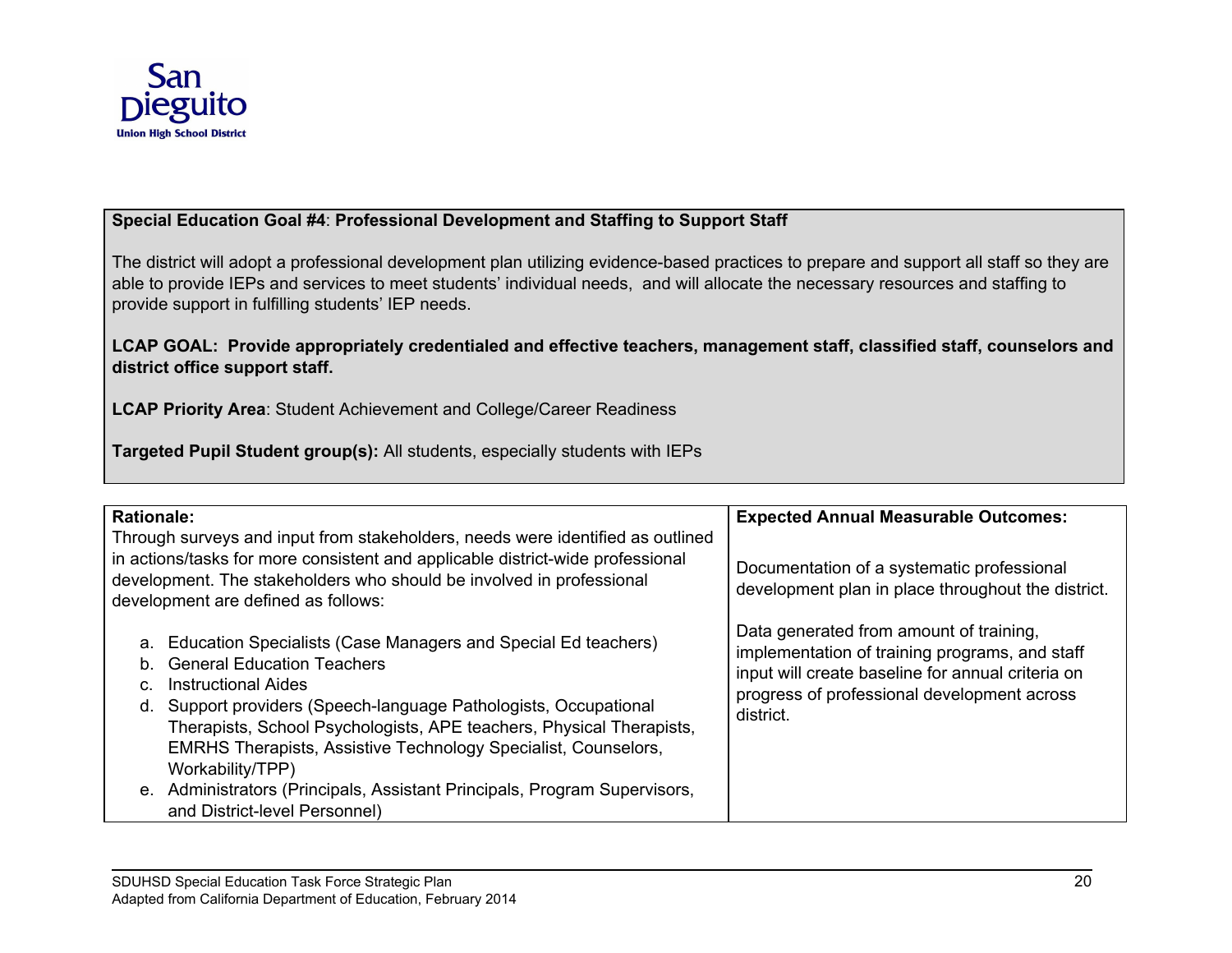

#### **Strategy:**

Improve the supports to all staff working with students with special needs in order to make the environment for learning priority #1 by developing and allocating resources toward a comprehensive professional development plan for all district staff.

| <b>Actions/Tasks</b>                                 | Person(s)<br><b>Responsible</b> | <b>Resources</b><br><b>Needed</b> | <b>Means to Assess</b><br>Improvement | <b>Timeline</b> |
|------------------------------------------------------|---------------------------------|-----------------------------------|---------------------------------------|-----------------|
| To ensure that teachers have access to               | Administrators, Dept            | Time, funding,                    | Surveys, outline                      | Annually,       |
| meaningful, timely and relevant professional         | Chairs, Program                 | professional                      | of co-teaching                        | ongoing         |
| development that translates to classroom and         | Supervisors, School             | development                       | models used in                        |                 |
| student needs, the District will survey teachers and | Psychologists                   | resources                         | district;                             |                 |
| school staff on their needs for professional         | <b>District Office</b>          |                                   | Evidence of                           |                 |
| development, then develop and prioritize a           |                                 |                                   | professional                          |                 |
| comprehensive professional development plan to       |                                 |                                   | opportunities                         |                 |
| ensure systematic training and updates for all       |                                 |                                   | offered                               |                 |
| stakeholders, This may include, but not be limited   |                                 |                                   | Grades of                             |                 |
| to:                                                  |                                 |                                   | students, survey                      |                 |
|                                                      |                                 |                                   | of student                            |                 |
| Special education delivery models (nesting,<br>а.    |                                 |                                   | progress, outline                     |                 |
| co-teaching, etc.) and the use of                    |                                 |                                   | of Academic                           |                 |
| evidence-based practices in the area of              |                                 |                                   | Support class                         |                 |
| inclusive practices;                                 |                                 |                                   | expectations,                         |                 |
| Managing special education programs on<br>b.         |                                 |                                   | student portfolios,                   |                 |
| school sites for administrators and leaders;         |                                 |                                   | IEPs, Student                         |                 |
| Information on developing and<br>$C_{1}$             |                                 |                                   | CAASPP/CAPA                           |                 |
| implementing a systematic data collection            |                                 |                                   | test scores,                          |                 |
| and analysis method for progress on goals;           |                                 |                                   | Aeries imports,                       |                 |
| Information on available post-high-school<br>d.      |                                 |                                   | surveys,                              |                 |
| options, including community and 4-year              |                                 |                                   |                                       |                 |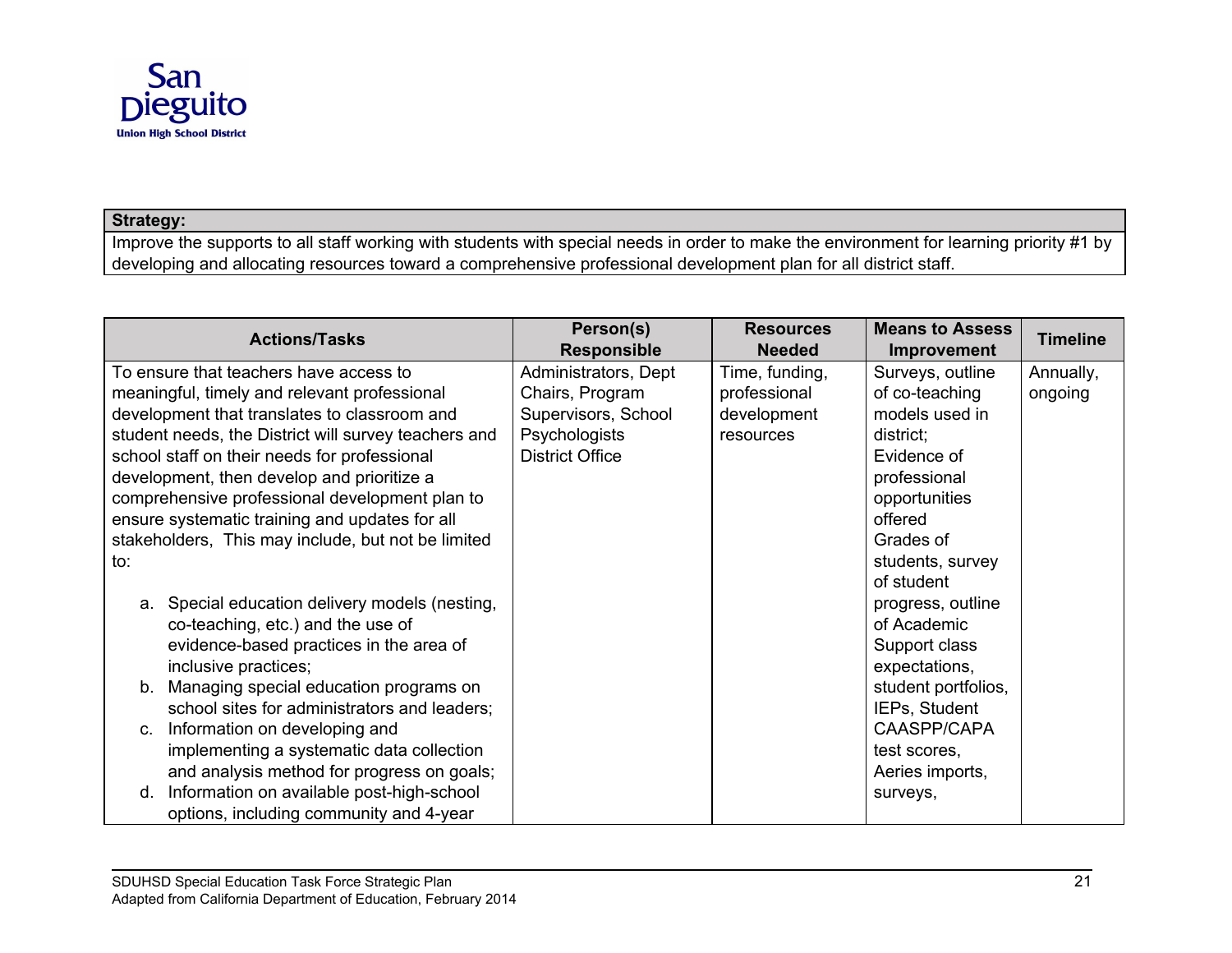

| colleges which offer supports to students<br>with disabilities;<br>Transition assessments and activities to<br>support student ITPs;<br>Writing legally compliant IEPs and ITPs;<br>f.<br>Social-emotional learning supports;<br>g.<br>Effective use of instructional aides.<br>h.                                                                                       |                                                                                                                                      |                                                                             | evidence staff<br>attended training,                                                                    |         |
|--------------------------------------------------------------------------------------------------------------------------------------------------------------------------------------------------------------------------------------------------------------------------------------------------------------------------------------------------------------------------|--------------------------------------------------------------------------------------------------------------------------------------|-----------------------------------------------------------------------------|---------------------------------------------------------------------------------------------------------|---------|
| District and sites will develop a staffing and training<br>process for Instructional Assistants in order to<br>timely recruit and retain the best staff possible to<br>implement the district's vision of supports.                                                                                                                                                      | District Office, Human<br>Resources Services in<br>collaboration with the<br><b>Special Education</b><br>Department, school<br>sites | Appropriate and<br>adequate staffing<br>to implement the<br>plan;<br>time   | Documentation of<br>an onboarding<br>process for new<br>Instructional<br>Assistants to the<br>district. | Ongoing |
| Site leadership will work with Special Education<br>teachers to best utilize their Professional Learning<br>Community (PLC) time and identify resources to<br>collaborate with one another on expected student<br>learning outcomes, student assessments, support<br>and intervention strategies, curriculum and<br>instruction, and best practices across the district. | Special Ed teachers, Ed<br>Specialists, and Site<br>Leadership                                                                       | Master<br>Scheduling to<br>allow for PLC<br>time                            |                                                                                                         | Ongoing |
| The Task Force members request a review of the<br>need for aides to work full time and qualify for<br>benefits.                                                                                                                                                                                                                                                          | <b>District Staff</b>                                                                                                                | Funding                                                                     |                                                                                                         |         |
| The district will investigate evidenced based<br>program models in other districts, whose results<br>have proven to be effective for students with<br>disabilities and how a similar program model may<br>be incorporated into the SDUHSD continuum of<br>services.                                                                                                      | <b>District staff</b>                                                                                                                | <b>Special Education</b><br>and Education<br><b>Services</b><br>Departments |                                                                                                         |         |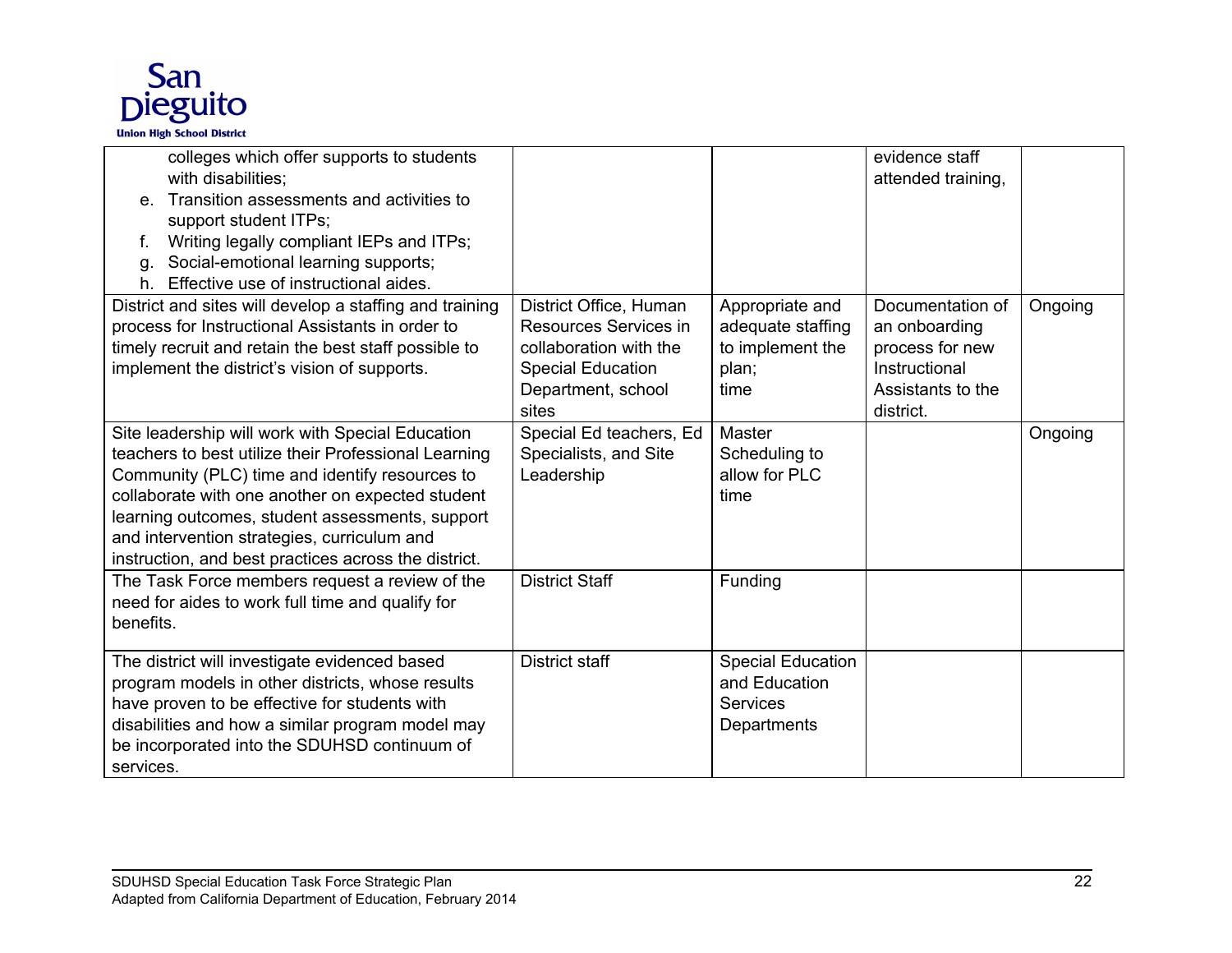

#### **Special Education Goal #5: Meaningful Student Involvement/Inclusion**

Each site will cultivate and ensure the creation of a culture/school environment that prioritizes and ensures meaningful inclusion opportunities, and emphasizes access, support and participation through mainstreaming and reverse mainstreaming as well as classroom and extracurricular opportunities for all students in the district.

#### LCAP GOAL: Increase the level of "school connectedness" and "sense of safety" of pupils, staff and parents

**LCAP Priority Area**: School Climate and Culture

**Targeted Pupil Student group(s):** All students, especially students with IEPs

| <b>Rationale:</b> All students are provided with equitable access and opportunities. | <b>Expected Annual Measurable Outcomes:</b>                                                                                                                                                      |
|--------------------------------------------------------------------------------------|--------------------------------------------------------------------------------------------------------------------------------------------------------------------------------------------------|
|                                                                                      | Establish a baseline to determine levels of<br>participation in all school activities (e.g. plays,<br>sports, clubs, etc.) for students across populations<br>receiving supports through an IEP. |

#### **Strategy:**

Each site will establish/utilize a group/committee to 1) define, establish, and/or maintain an inclusive school culture, and 2) establish and evaluate inclusion opportunities in classes and extracurricular activities that are safe and appropriate for students receiving services through an IEP.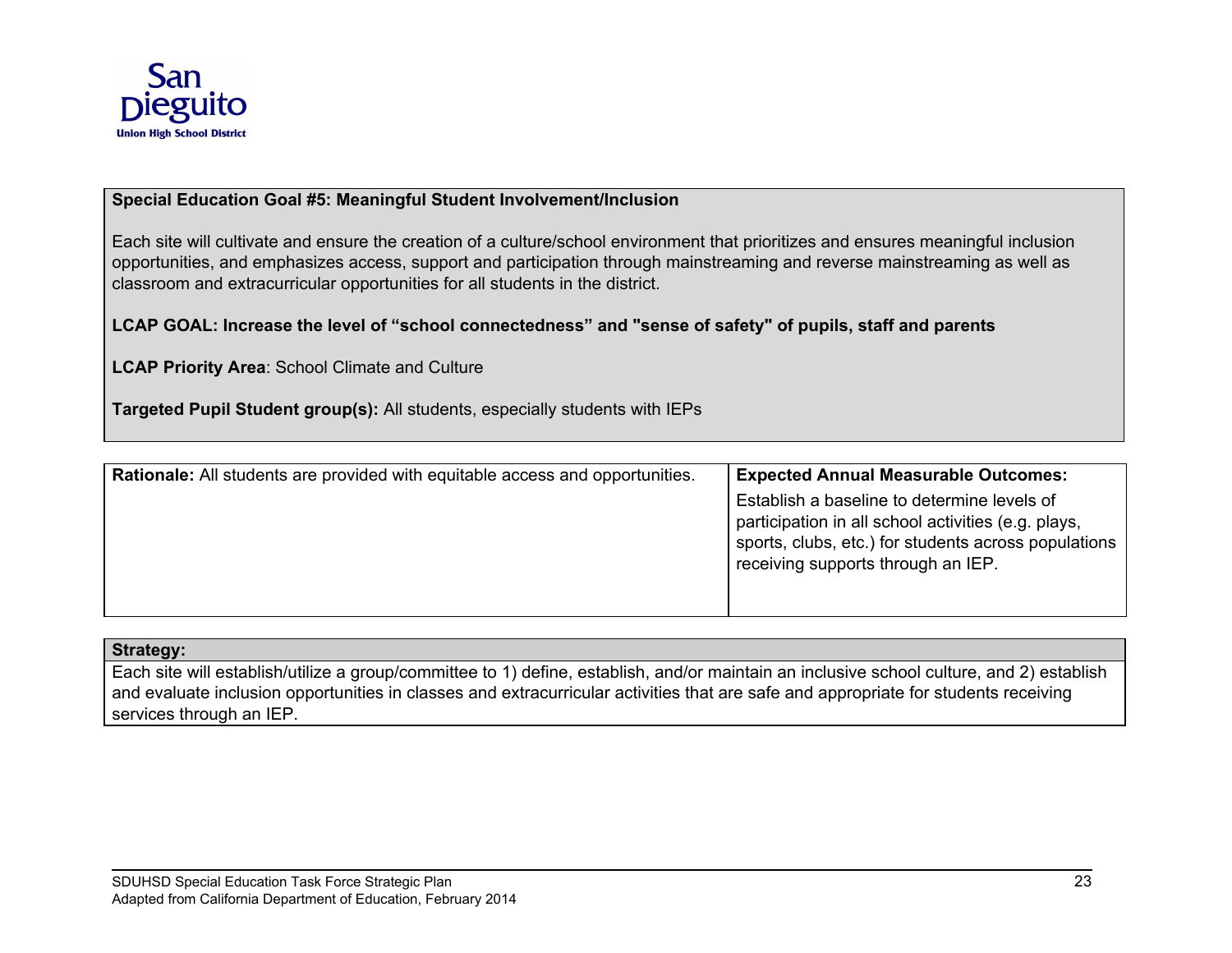

| <b>Actions/Tasks</b>                                                                                                                                                                                                                                                                                                                                                                    | Person(s)<br><b>Responsible</b>                                                                                                    | <b>Resources</b><br><b>Needed</b>                                                                   | <b>Means to Assess</b><br><b>Improvement</b>                                         | <b>Timeline</b>    |
|-----------------------------------------------------------------------------------------------------------------------------------------------------------------------------------------------------------------------------------------------------------------------------------------------------------------------------------------------------------------------------------------|------------------------------------------------------------------------------------------------------------------------------------|-----------------------------------------------------------------------------------------------------|--------------------------------------------------------------------------------------|--------------------|
| Each site will continue to support and provide<br>accessible and integrated opportunities, and<br>research expanded opportunities for extra curricular<br>activities for all students (e.g., reverse<br>mainstreaming, Peer- to-Peer driven "Student<br>Mentor Programs",)                                                                                                              | All stakeholders                                                                                                                   | Funding (e.g.<br>training, staffing,<br>$etc.$ )                                                    |                                                                                      | Annual             |
| The District will create and establish a continuum of<br>service models, focused on inclusive teaching<br>practices (e.g. nesting, co-teaching, reverse<br>inclusion, etc.).                                                                                                                                                                                                            | Coordinating Council,<br>Curriculum and<br>Instruction Department,<br><b>Administrative Services</b><br>BTSA (for new<br>teachers) | Funding (e.g.<br>training, staffing,<br>$etc.$ )                                                    | Teacher/ staff/<br>student<br>participation<br>numbers<br>Internal survey<br>data    | Annual             |
| To ensure appropriate inclusion opportunities for<br>students in special programs, or for students who<br>spend the majority of their day in the special<br>education environment, IEP teams' annual<br>discussions will include the opportunity to discuss<br>access, participation, and support of each individual<br>student with disabilities according to their specific<br>needs. | IEP teams, Education<br><b>Specialists</b>                                                                                         | Funding,<br>Inclusion<br>opportunities,<br>Possible<br>professional<br>development<br>opportunities | Examination of<br>Individual<br><b>Transition Plans</b><br>for inclusion<br>language | Annual             |
| School sites will collaborate with students and<br>parents to implement Ability Awareness education<br>and activities with the goal of providing information<br>to all key stakeholders at school sites to best<br>support students with a disability across the range<br>of their needs.                                                                                               | Site leadership,<br>Students, parents, and<br>school staff                                                                         | Time, funding,<br>professional<br>development<br>resources                                          | Student/ parent<br>surveys, students<br>discussion group                             | Annual,<br>ongoing |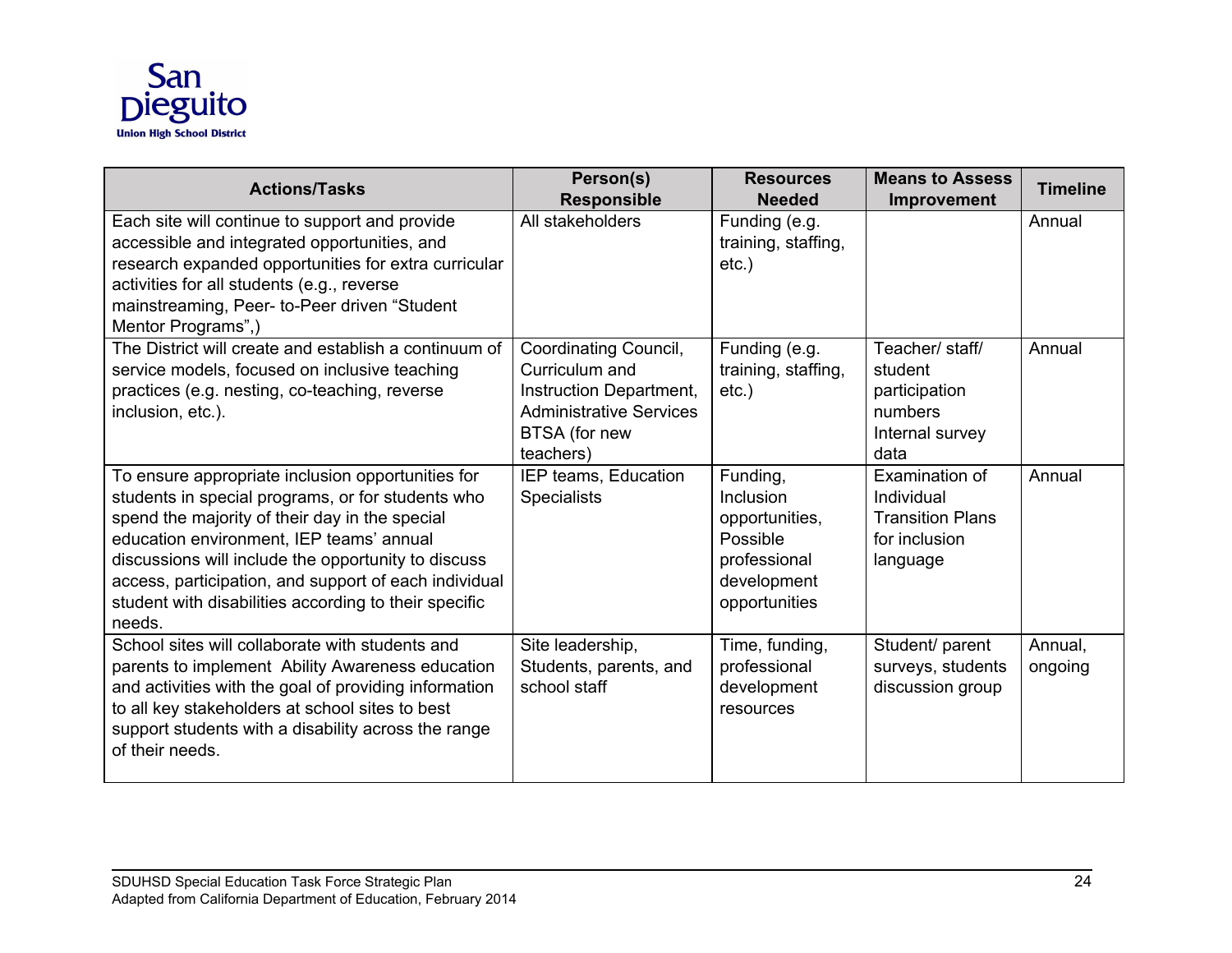

#### **Special Education Goal #6: Oversight and Accountability**

**GOAL:** Establish a data system to evaluate identified areas of the strategic plan.

**Targeted Pupil Student group(s):** Students with IEPs

| <b>Rationale:</b>                                                                                        | <b>Expected Annual Measurable Outcomes:</b>                                                                                                                        |
|----------------------------------------------------------------------------------------------------------|--------------------------------------------------------------------------------------------------------------------------------------------------------------------|
| In order to be accountable to an adopted plan, an adopted way of monitoring<br>and evaluation is needed. | There will be an annual report of the collected<br>data of this plan to be presented annually to the<br>Board as part of the District's communication<br>outreach. |

#### **Strategy:**

The District will establish a process which provides oversight and accountability of the adopted Special Education strategic plan, annually.

| <b>Actions/Tasks</b>                              | Person(s)<br><b>Responsible</b> | <b>Resources</b><br><b>Needed</b> | <b>Means to Assess</b><br>Improvement | <b>Timeline</b> |
|---------------------------------------------------|---------------------------------|-----------------------------------|---------------------------------------|-----------------|
| Establish a special education advisory forum made | <b>District Office</b>          | -Space to meet                    | Documentation of                      | Quarterly;      |
| up of one representative parent ambassador from   | Site Leadership                 | -training                         | quarterly                             | Annual          |
| each site to meet with district and site staff    | <b>Parent Volunteers</b>        | volunteers                        | meetings                              | report to       |
| quarterly to receive updates to address policies, | Staff volunteers                | -funds for                        |                                       | the Board       |
| procedures, and guidelines such as:               | Stakeholder                     | substitute staff, if              |                                       |                 |
| Gather evidence and data to review,               | representative                  | needed; trainers,                 |                                       |                 |
| monitor, and discuss implementation of the        | volunteers                      | $etc.$ )                          |                                       |                 |
| <b>Special Education Strategic Plan;</b>          |                                 |                                   |                                       |                 |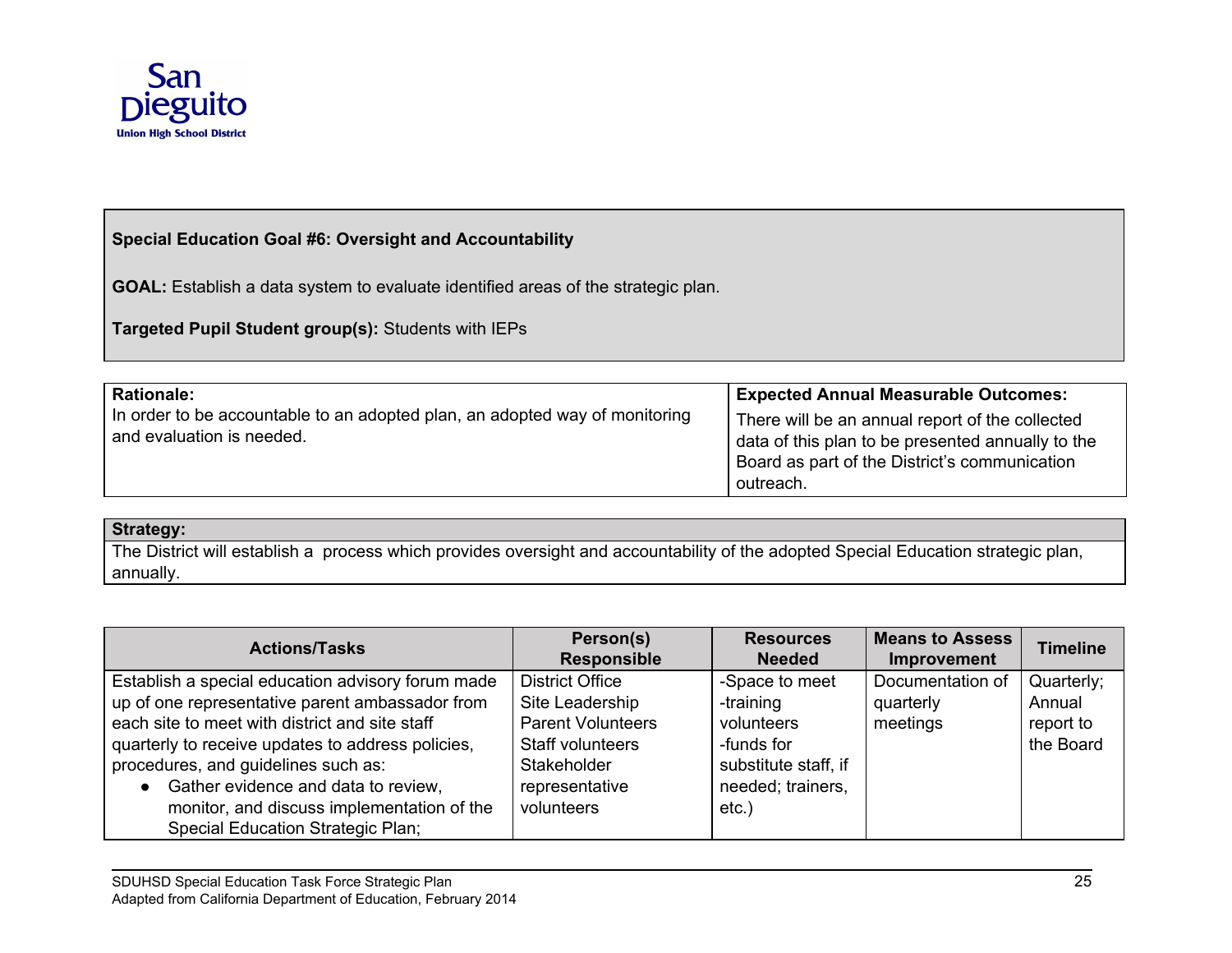

| Newsletter with parent updates (3 times         |  |  |
|-------------------------------------------------|--|--|
| annually);                                      |  |  |
| Special education issues and concerns           |  |  |
| within the district;                            |  |  |
| Collaboration between district staff and        |  |  |
| parents/community members for the               |  |  |
| development of a parent handbook;               |  |  |
| Site councils will review the Special Education |  |  |
| Strategic Plan along with the Single Plan for   |  |  |
| <b>Student Achievement.</b>                     |  |  |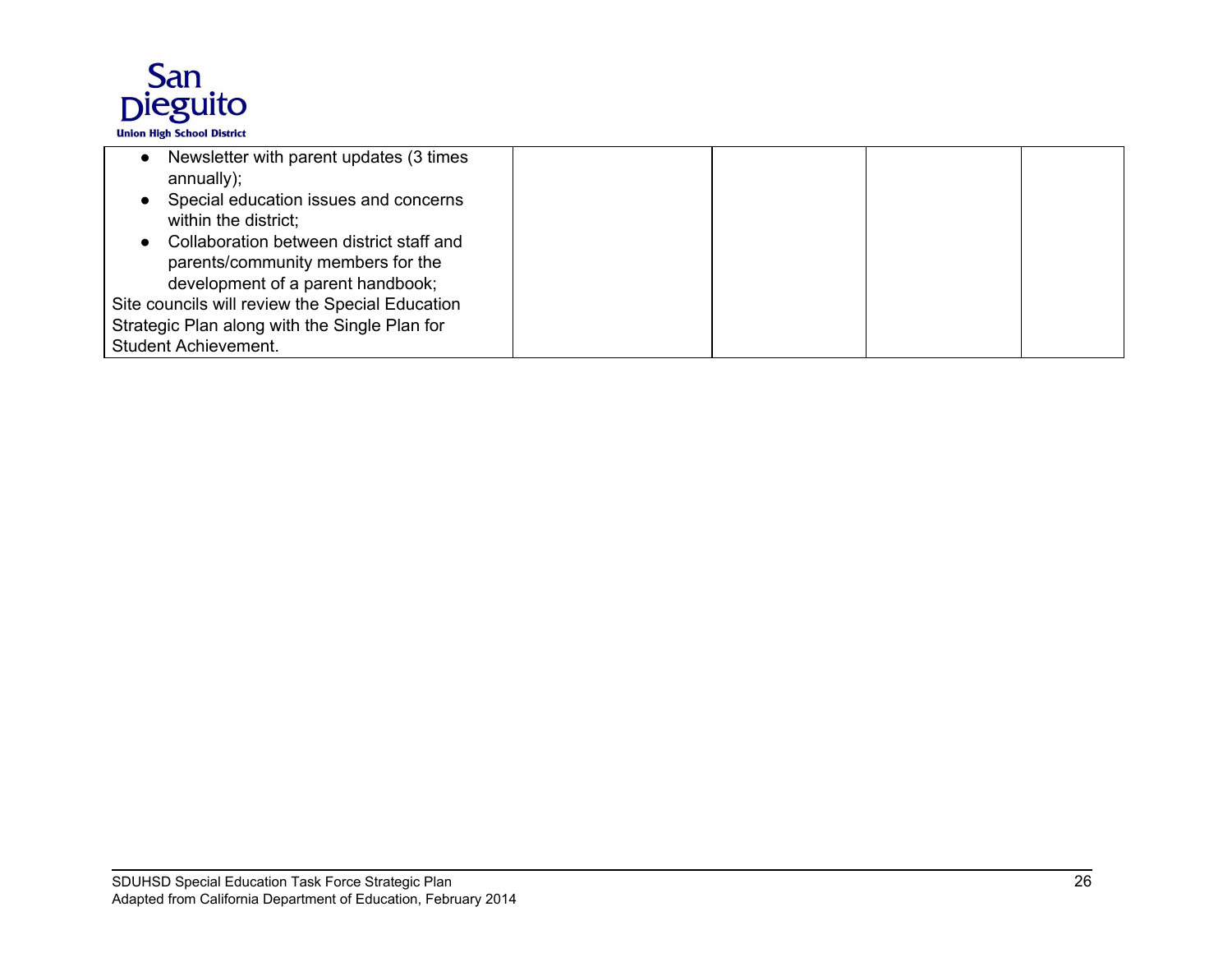

## **F. Special Education Task Force Membership**

The Special Education Task Force is comprised of representatives of: parents, teachers, administrators, and support staff across schools in the San Dieguito Union High School District. The make-up of the Special Education Task Force was as follows:

| Names of Members        | Ad<br>min<br>istr<br>ator<br>s | Cla<br>ssr<br><b>OO</b><br>m<br>Te<br>ac<br>her | Rel<br>ate<br>d<br>Ser<br>vic<br>е<br>Pro<br>vid<br>er | Co<br>uns<br>elo<br>r | Par<br>ent<br>or<br>Co<br>m<br>mu<br>nity<br>Me<br>mb<br>er | Tra<br>nsit<br>ion/<br>Wo<br>rka<br>bilit<br>у | Oth<br>er    |
|-------------------------|--------------------------------|-------------------------------------------------|--------------------------------------------------------|-----------------------|-------------------------------------------------------------|------------------------------------------------|--------------|
|                         |                                |                                                 |                                                        |                       |                                                             |                                                |              |
| Maureen O'Leary Burness |                                |                                                 |                                                        |                       |                                                             |                                                | $\mathsf{X}$ |
| Karen Rusnak            |                                |                                                 |                                                        |                       | X                                                           |                                                |              |
| Kent McIntyre           |                                |                                                 |                                                        |                       | X                                                           |                                                |              |
| Nancy Lazerson          |                                |                                                 |                                                        |                       | X                                                           |                                                |              |
| Sophy Chaffee           |                                |                                                 |                                                        |                       | X                                                           |                                                |              |
| Julie Law-Cheeseman     |                                |                                                 |                                                        |                       | X                                                           |                                                |              |
| Amy Flicker             |                                |                                                 |                                                        |                       | X                                                           |                                                |              |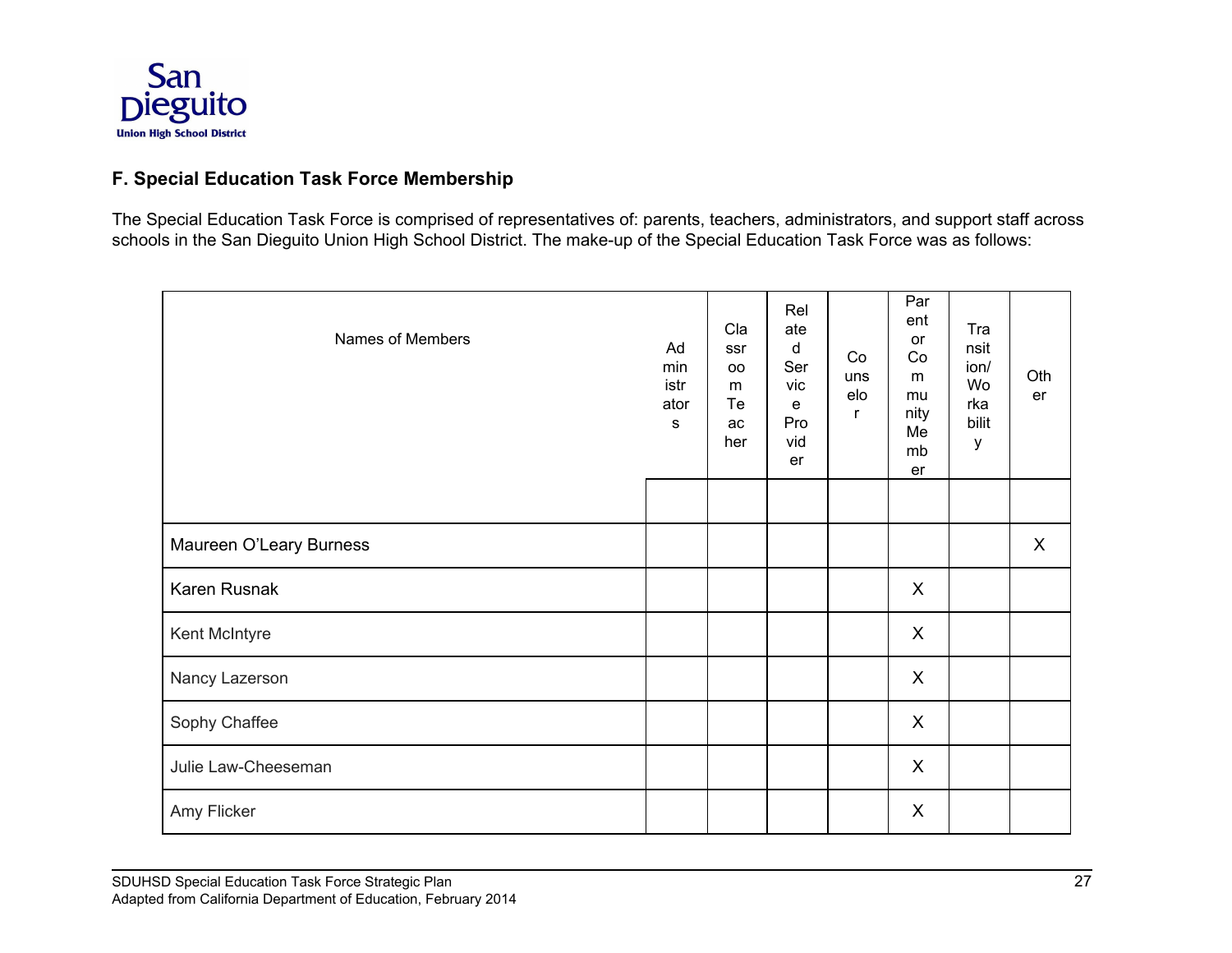

| <b>Joanne Stress</b> |   |              |              |              | $\sf X$ |              |  |
|----------------------|---|--------------|--------------|--------------|---------|--------------|--|
| Liz Dargan           |   | $\mathsf{X}$ |              |              |         |              |  |
| Elizabeth Marshall   |   | $\mathsf{X}$ |              |              |         |              |  |
| Kellie Maul          |   | $\mathsf{X}$ |              |              |         |              |  |
| Diane Dekker         |   | $\mathsf{X}$ |              |              |         |              |  |
| Paula Goodfellow     |   |              | $\mathsf{X}$ |              |         |              |  |
| Erin Charnow         |   | $\mathsf{X}$ |              |              |         |              |  |
| Mark Van Over        |   | $\mathsf{X}$ |              |              |         |              |  |
| Duncan Brown         |   |              |              | $\mathsf{X}$ |         |              |  |
| Matt Livingston      |   | $\mathsf{X}$ |              |              |         |              |  |
| Roxzana Sudo         |   | $\mathsf{X}$ |              |              |         |              |  |
| Nathan Molina        |   |              |              |              |         | $\mathsf{X}$ |  |
| Elizabeth Delval     |   |              |              |              |         | $\mathsf{X}$ |  |
| Rob Coppo            | X |              |              |              |         |              |  |
| Jeremy Meadows       | X |              |              |              |         |              |  |